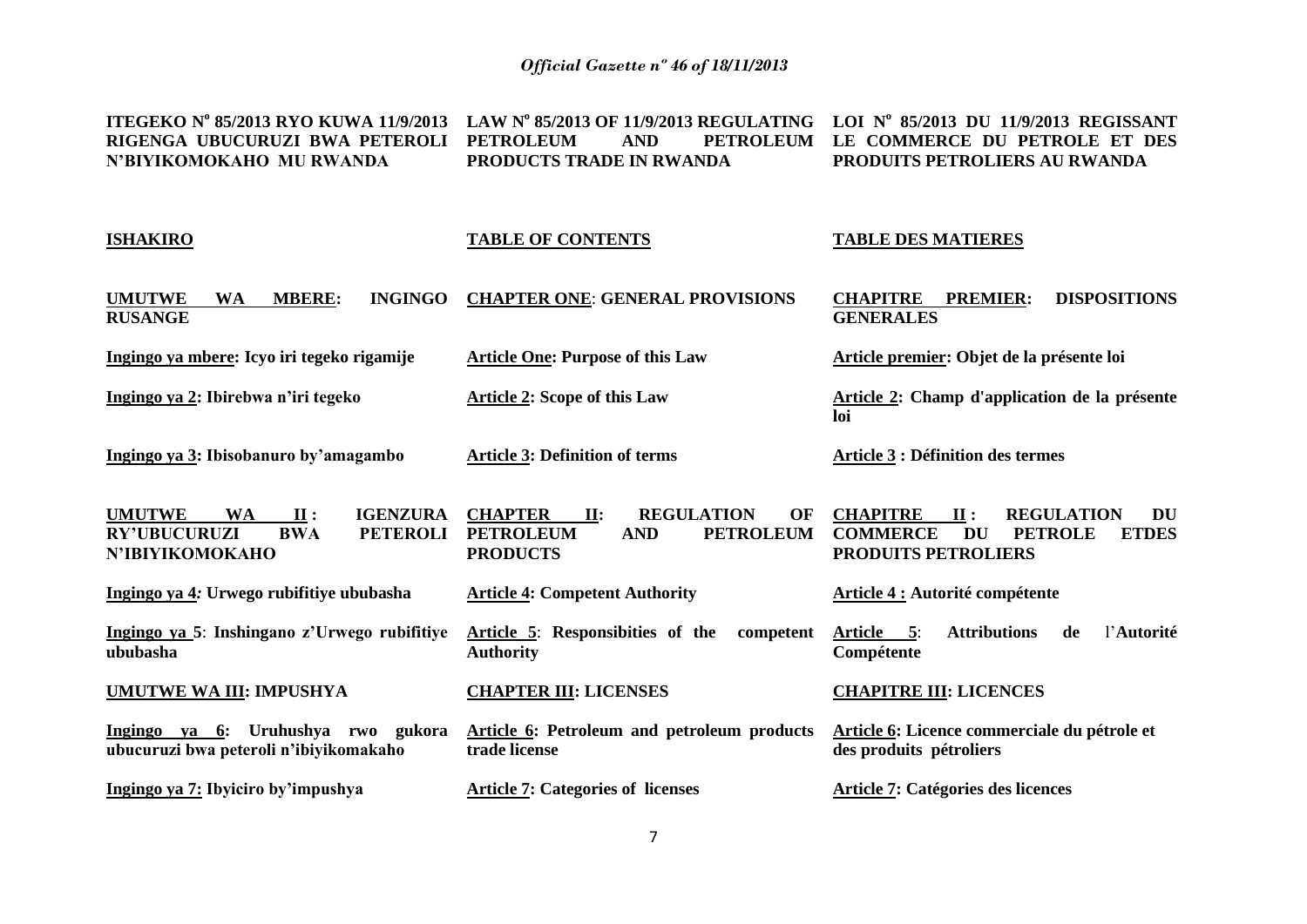| Ingingo ya 8: Gusaba guhabwa uruhushya<br>peteroli<br>gukora<br>ubucuruzi<br>bwa<br>rwo<br>n'ibiyikomokaho nayo            | <b>Article 8:</b> Application for petroleum products<br>trade license                                   | Article 8: Demande d'une licence de commerce<br>du pétrole et des produits pétroliers                      |
|----------------------------------------------------------------------------------------------------------------------------|---------------------------------------------------------------------------------------------------------|------------------------------------------------------------------------------------------------------------|
| Ingingo ya 9: Gutanga uruhushya                                                                                            | <b>Article 9: Granting license</b>                                                                      | Article 9: Octroi d'une licence                                                                            |
| Ingingo ya 10: Kongera igihe cy'uruhushya                                                                                  | <b>Article 10: Renewal of license</b>                                                                   | Article 10 : Renouvellement de licence                                                                     |
| Ingingo ya 11: Ihererekanya ry'uruhushya                                                                                   | <b>Article 11: Transfer of license</b>                                                                  | Article 11: Transfert de licence                                                                           |
| Ingingo ya 12: Ihagarikwa ry'agateganyo<br>ry'uruhushya                                                                    | <b>Article 12: Temporary suspension of a license</b>                                                    | <b>Article 12: Suspension provisoire d'une licence</b>                                                     |
| Ingingo ya 13: Ivanwaho rya burundu<br>ry'uruhushya                                                                        | <b>Article 13: Revocation of license</b>                                                                | Article 13: Révocation d'une licence                                                                       |
| Ingingo ya 14: Kujuririra icyemezo cyafashwe                                                                               | Article 14: Appeal on decision taken                                                                    | Article 14: Recours contre une décision prise                                                              |
| Ingingo ya 15 : Gushyira ahagaragara<br>uruhushya                                                                          | Article 15: Display of a license                                                                        | Article 15: Affichage d'une licence                                                                        |
| Ingingo ya 16: Dupulikata y'uruhushya                                                                                      | <b>Article 16: Duplication of a license</b>                                                             | <b>Article 16: Duplicata d'une licence</b>                                                                 |
| Ingingo ya 17: Igihe uruhushya rurangirira                                                                                 | <b>Article 17: Termination of the license</b>                                                           | <b>Article 17: Expiration d'une licence</b>                                                                |
| UMUTWE WA IV: UBURENGANZIZIRA<br>N'INSHINGANO Z'UFITE URUHUSHYA                                                            | <b>CHAPTER</b><br>IV:<br><b>RIGHTS</b><br><b>AND</b><br><b>OBLIGATIONS OF A LICENSEE</b>                | <b>CHAPITRE IV: DROITS ET OBLIGATIONS</b><br>DU TITULAIRE D'UNE LICENCE                                    |
| Uburenganzira bw'ufite<br>Ingingo ya 18:<br>uruhushya                                                                      | <b>Article 18: Rights of a licensee</b>                                                                 | <b>Article 18: Droits du titulaire d'une licence</b>                                                       |
| Ingingo ya 19: Kubika ibitabo n'inyandiko<br>by'ibaruramari<br>Kubahiriza amabwiriza<br>Ingingo ya $20$ :<br>'ubuziranenge | Article 19: Document and bookkeeping and<br>document recording<br>Article 20: Compliance with standards | Article 19:<br>Tenue de livres et pièces<br>comptables<br><b>Article 20: Respect des normes de qualité</b> |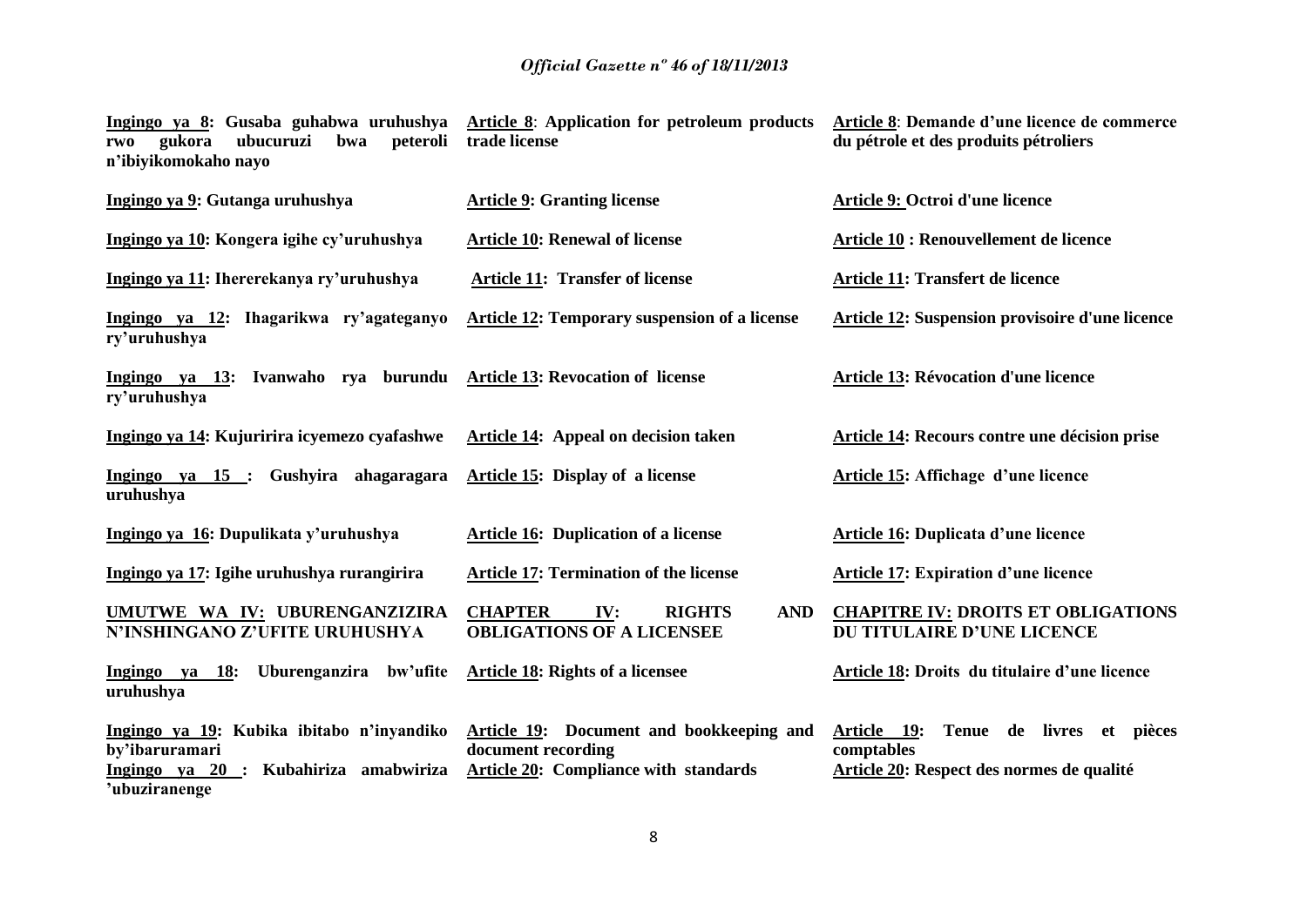| Ingingo ya 21:<br>Imeneka<br>rya peteroli<br>y'ibiyikomokaho                                                                                 | <b>Article 21:</b> Petroleum and petroleum product<br>spills                                                                                 | Article 21: Déversements du pétrole et des<br>produits pétroliers                                                              |
|----------------------------------------------------------------------------------------------------------------------------------------------|----------------------------------------------------------------------------------------------------------------------------------------------|--------------------------------------------------------------------------------------------------------------------------------|
| Ingingo ya 22:<br>Umutekano wa peteroli<br>n'ibiyikomokaho                                                                                   | Article 22: Safety of petroleum and petroleum<br>products                                                                                    | Article 22: Sécurité du pétrole et des produits<br>pétroliers                                                                  |
| 23:<br>amakuru<br>Ingingo<br>Gutanga<br>va<br>y'ibyerekeranye na peteroli n'ibiyikomokaho<br>mu Gihugu                                       | Article 23: Providing information regarding<br>petroleum and petroleum products in the<br>Country                                            | Article 23: Fournir l'information sur le pétrole<br>et des produits pétroliers dans le pays                                    |
| <b>UMUTWE</b><br><b>KWINJIRA</b><br>MU<br>$\mathbf{V}$ :<br><b>WA</b><br><b>PETEROLI</b><br><b>BUCURUZI</b><br><b>BWA</b><br>N'IBIYIKOMOKAHO | <b>CHAPTER V: ACCESS TO PETROLEUM</b><br>AND PETROLEUM PRODUCTS TRADE                                                                        | <b>CHAPITRE V: ACCES AU COMMERCE DU</b><br><b>PETROLE</b><br>ET<br><b>DES</b><br><b>PRODUITS</b><br><b>PETROLIERS</b>          |
| Ingingo ya 24 : Ubwisanzure mu kwinjira mu<br>bucuruzi bwa peteroli n'ibiyikomokaho                                                          | Article 24: Freedom in access to petroleum<br>and petroleum products trade                                                                   | Article 24: Libre accès au commerce du<br>pétrole et des produits pétroliers                                                   |
| Ingingo ya 25:<br><b>Ibiciro</b><br>peteroli<br>bya<br>n'ibiyikomokaho                                                                       | <b>Article 25: Petroleum and petroleum products</b><br>prices                                                                                | Article 25: Les prix du pétrole et des produits<br>des pétroliers                                                              |
| Ingingo ya 26: Isaranganya ry'ibikorwa<br>remezo bya peteroli                                                                                | Article 26: Petroleum infrastructure sharing                                                                                                 | infrastructures<br>Article 26:<br>Partage<br>des<br>pétrolières                                                                |
| UMUTWE WA VI: KUBAHIRIZA<br><b>UBUZIRANENGE</b><br><b>KURENGERA</b><br>N <sub>O</sub><br><b>IBIDUKIKIJE</b>                                  | <b>CHAPTER</b><br><b>COMPLIANCE</b><br><b>WITH</b><br>VI:<br><b>PROTECTION</b><br>OF<br><b>STANDARDS</b><br><b>AND</b><br><b>ENVIRONMENT</b> | <b>CONFORMITE</b><br><b>AUX</b><br><b>CHAPITRE</b><br>VI:<br>DE<br><b>NORMES</b><br>ET<br><b>PROTECTION</b><br>L'ENVIRONNEMENT |
| Gukurikiza<br>amabwiriza<br>Ingingo ya 27:<br>v'Ubuziranenge                                                                                 | <b>Article 27: Compliance with standards</b>                                                                                                 | Article 27: Conformité aux normes                                                                                              |
| Ingingo ya 28: Isuzuma-ngaruka ku bidukikije                                                                                                 | <b>Article 28: Environmental impact assessment</b>                                                                                           | Article 28:<br>l'impact<br><b>Saisine</b><br>des<br>sur<br>l'environnement                                                     |
| Ingingo ya 29: Iringaniza mbanziriza-gipimo<br>n'igenzura                                                                                    | <b>Article 29: Calibration and verification</b>                                                                                              | Article 29: Calibrage et vérification                                                                                          |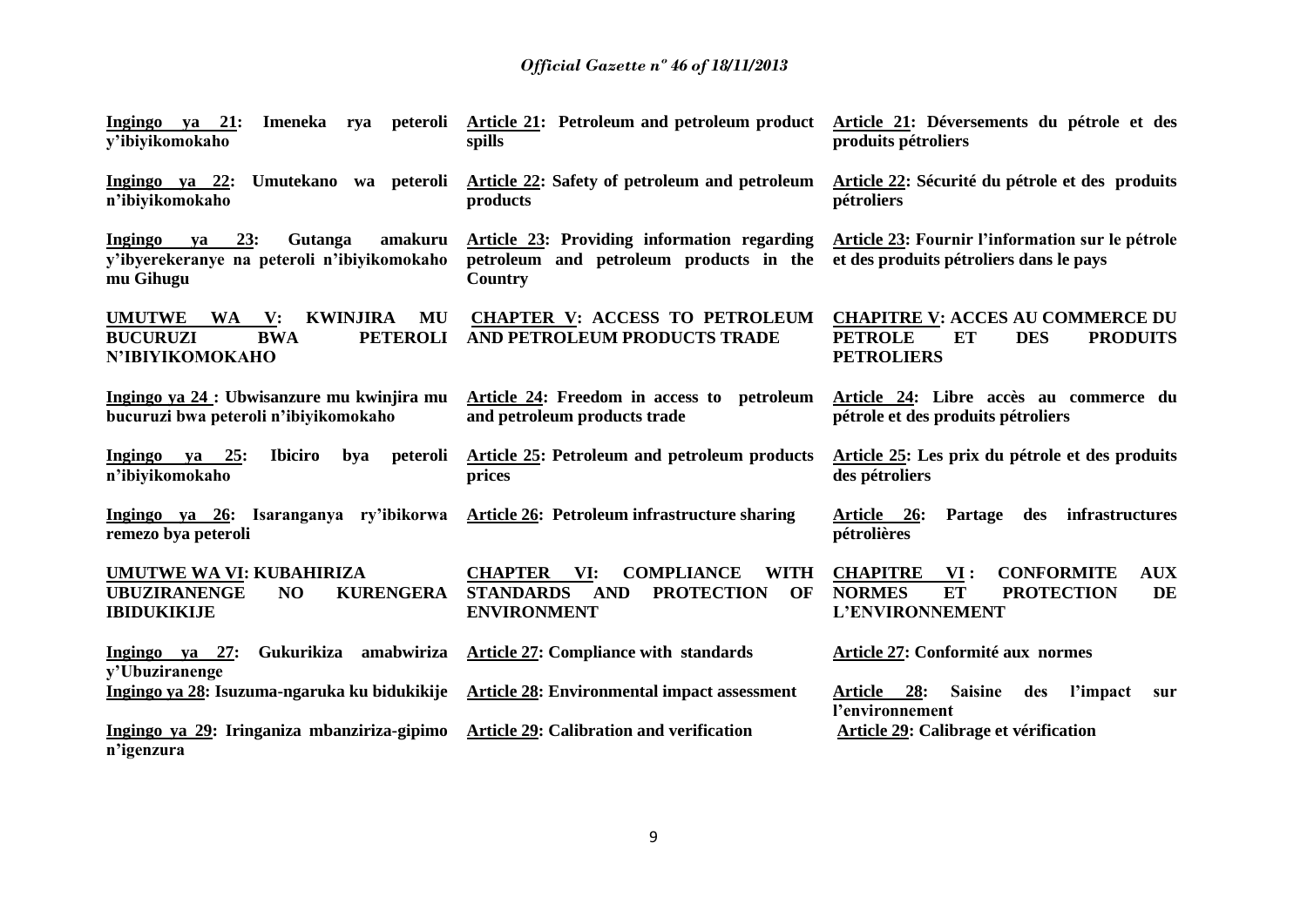| UMUTWE WA VII: IBITUNGURANYE,                                                                                                                        | <b>CHAPTER</b><br>VII:<br>CONTINGENCY,                                     | <b>CHAPITRE</b><br><b>CAS</b><br>D'URGENCE,<br>VII:                                             |
|------------------------------------------------------------------------------------------------------------------------------------------------------|----------------------------------------------------------------------------|-------------------------------------------------------------------------------------------------|
| <b>IBIGEGA</b><br><b>NGOMBWA</b><br><b>BYA</b><br>N'IBY'INGOBOKA                                                                                     | <b>COMPULSORY AND STRATEGIC STOCKS</b>                                     | <b>STOCKS</b><br><b>OBLIGATOIRES</b><br>ET<br><b>STRATEGIQUES</b>                               |
| Ingingo ya 30: Gahunda y'icuruzwa rya<br>peteroli n'ibiyikomokaho mu bihe byihutirwa                                                                 | Article 30: Emergency<br>petroleum<br>and<br>petroleum products trade plan | Article 30: Plan d'urgence du commerce du<br>pétrole et des produits pétroliers                 |
| Ingingo ya 31: Urugero ruto ntarengwa<br>rusigara mu kigega                                                                                          | Article 31: Minimum quantity to maintain in<br>the stock                   | Article 31: Quantité minimum à maintenir<br>dans le stock                                       |
| Ingingo ya 32: Ibigega bya Leta by'ingoboka                                                                                                          | <b>Article 32: Government strategic stocks</b>                             | <b>Article 32: Stocks stratégiques de l'Etat</b>                                                |
| Ingingo ya 33: Gutanga cyangwa kugurisha<br>peteroli iri mu bigega by'ingoboka bya Leta                                                              | Article 33: Release or sale of Government<br>strategic stocks              | Article 33: Libérer ou vendre les stocks<br>stratégiques de l'Etat                              |
| UMUTWE WA VIII: IGENZURA                                                                                                                             | <b>CHAPTER VIII: INSPECTION</b>                                            | <b>CHAPITRE VIII: INSPECTION</b>                                                                |
| Ingingo ya 34: Uburenganzira bwo kugera<br>ahantu hose no kuhagenzura                                                                                | Article 34: Rights of access to any area and<br>inspection                 | Article 34: Droits d'accès et d'inspection de<br>tout lieu                                      |
| <b>GUFATIRWA</b><br><b>UMUTWE</b><br><b>WA</b><br>IX:<br><b>IBYEMEZO N'IBIHANO</b>                                                                   | <b>CHAPTER IX: DECISION MAKING AND</b><br><b>SANCTIONS</b>                 | <b>CHAPITRE IX: PRISE DE DECISION ET</b><br><b>SANCTIONS</b>                                    |
| Ingingo ya 35: Amakosa rusange                                                                                                                       | <b>Article 35: General misconducts</b>                                     | Article 35: Fautes générales                                                                    |
| Ingingo ya 36: Ibihano bijyanye no gucuruza<br>ibikomoka kuri peteroli bitujuje ubuziranenge                                                         | <b>Article 36: Penalties for adulterated petroleum</b><br>products trade   | Article 36: Pénalités contre la vente des<br>produits pétroliers frelatés                       |
| Ingingo ya 37:<br><b>Ibihano</b><br>bijyanye<br>$\mathbf{n}\mathbf{o}$<br>kutubahiriza<br>urugero<br>ruto<br>ntarengwa<br>rugomba gusigara mu kigega | Article 37: Penalties for not maintaining<br>minimum quantity in the stock | Article 37: Pénalités en cas de non respect de la<br>quantité minimum à maintenir dans le stock |
| Ingingo ya 38: Kwitabaza inkiko                                                                                                                      | <b>Article 38: Recourse to court</b>                                       | <b>Article 38: Saisine des juridictions</b>                                                     |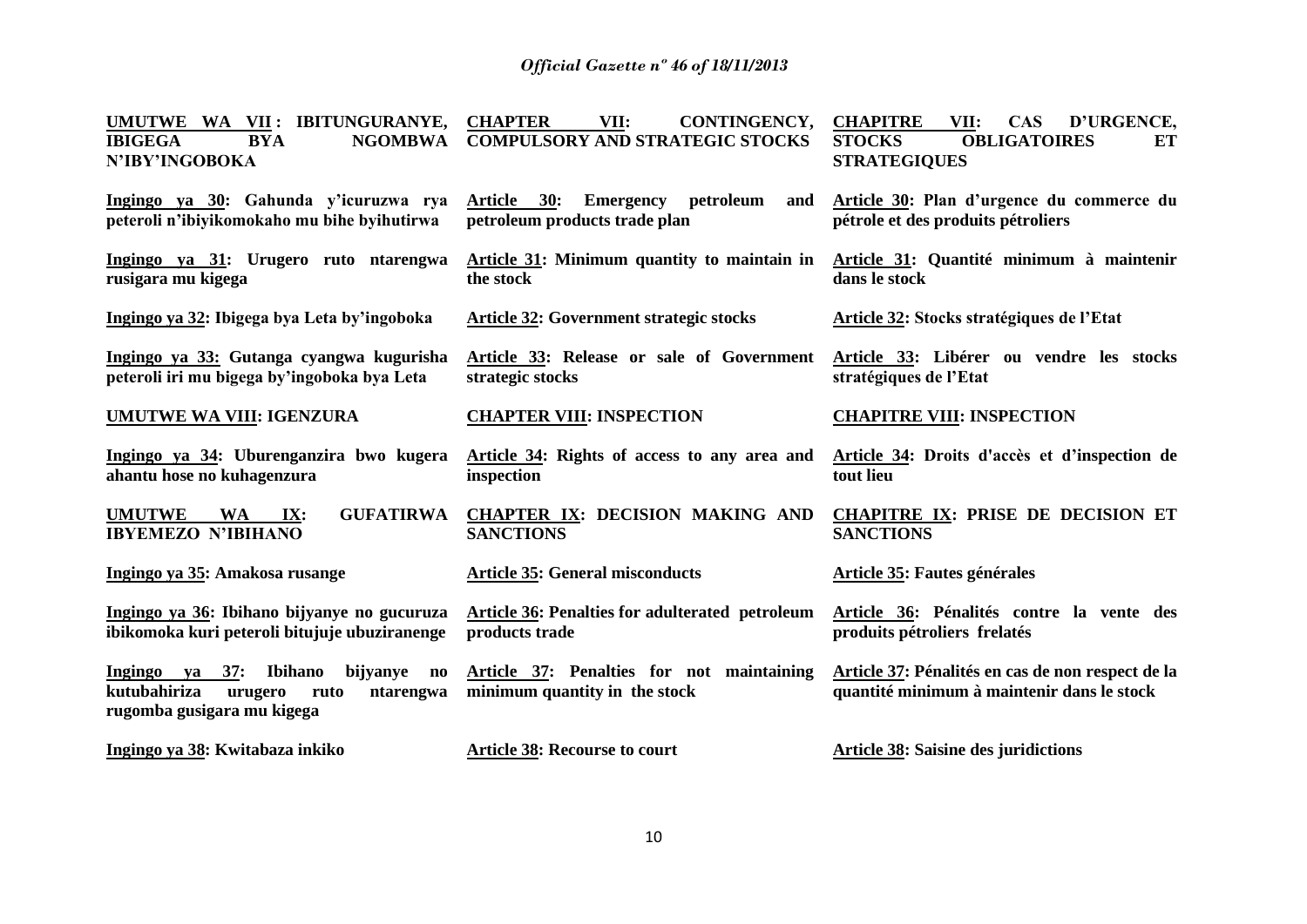| UMUTWE X: INGINGO Z'INZIBACYUHO<br><b>N'IZISOZA</b>                                  | <b>CHAPTER X: TRANSITIONAL AND FINAL</b><br><b>PROVISIONS</b>            | <b>DISPOSITIONS</b><br><b>CHAPITRE</b><br>$\mathbf{X}$ :<br><b>TRANSITOIRES ET FINALES</b> |
|--------------------------------------------------------------------------------------|--------------------------------------------------------------------------|--------------------------------------------------------------------------------------------|
| Ingingo ya 39: Igihe ntarengwa cyo guhuza<br>imirimo n'iri tegeko                    | Article 39: Deadline to conform activities with<br>this Law              | Article 39 : Délai limite d'adapter les activités<br>à la présente loi                     |
| Ingingo ya 40: Itegurwa, isuzumwa n'itorwa<br>by'iri tegeko                          | 40: Drafting,<br>consideration<br>Article<br>and<br>adoption of this Law | Article 40: Initiation, examen et adoption de la<br>présente loi                           |
| ry'ingingo<br>Ingingo<br>ya 41:<br>Ivanwaho<br>z'amategeko zinyuranyije n'iri tegeko | <b>Article 41: Repealing provision</b>                                   | <b>Article 41: Disposition abrogatoire</b>                                                 |
| Ingingo ya 42: Igihe iri tegeko ritangira<br>gukurikizwa                             | <b>Article 42: Commencement</b>                                          | Article 42: Entreé en vigueur                                                              |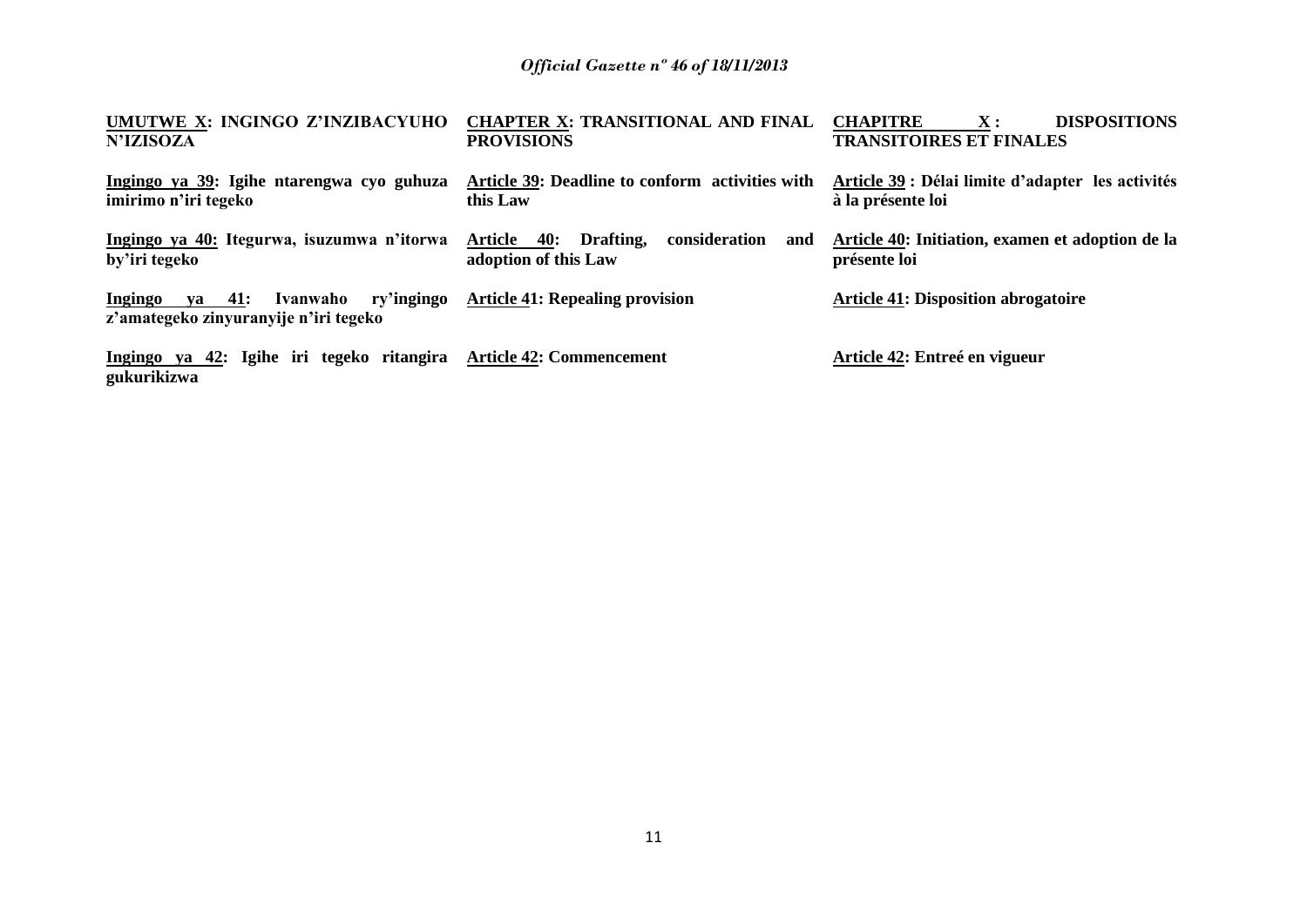**ITEGEKO N<sup>o</sup> 85/2013 RYO KUWA 11/9/2013 LAW N RIGENGA UBUCURUZI BWA PETEROLI REGULATING PETROLEUM AND N'BIYIKOMOKAHO MU RWANDA** N°85/2013 **85/2013 OF 11/9/2013 LOI N o 85/2013 DU 11/9/2013 REGISSANT PETROLEUM PRODUCTS TRADE IN PRODUITS PETROLIERS AU RWANDA RWANDA LE COMMERCE DU PETROLE ET DES** 

**Twebwe, KAGAME Paul,** Perezida wa Repubulika;

**We, KAGAME Paul,**  President of the Republic; **Nous, KAGAME Paul,** Président de la République ;

**INTEKO ISHINGA AMATEGEKO YEMEJE THE PARLIAMENT HAS ADOPTED AND NONE NATWE DUHAMIJE, DUTANGAJE WE SANCTION, PROMULGATE THE ITEGEKO RITEYE RITYA DUTEGETSE KO RYANDIKWA MU I PUBLISHED IN THE OFFICIAL GAZETTE GAZETI YA LETA YA REPUBULIKA Y'U OF THE REPUBLIC OF RWANDA RWANDA**

#### **INTEKO ISHINGA AMATEGEKO**:

Umutwe w'Abadepite, mu nama yawo yo kuwa 09 Nyakanga 2013;

Ishingiye ku Itegeko Nshinga rya Repubulika y'u Rwanda ryo kuwa 04 Kamena 2003 nk'uko ryavuguruwe kugeza ubu, cyane cyane mu ngingo zaryo, iya 62, iya 66, iya 67, iya 90, iya 92 iya 93, iya 94, iya 108, iya 118 n'iya 201;

Ishingiye ku Masezerano y'Ibihugu by'Afurika y'Iburasirazuba agenga ihuza ry'imipaka yo ku wa 2/03/2004 nk'uko yemejwe n'Iteka rya Perezida n o 24/01 ryo kuwa 28/06/2007 ryemeza burundu Amasezerano yerekeye iyinjizwa rya Repubulika y'u Rwanda mu Muryango wa Afurika

**FOLLOWING LAW AND ORDER IT BE** 

**AU JOURNAL OFFICIEL DE LA REPUBLIQUE DU RWANDA**

#### **THE PARLIAMENT:**

The Chamber of Deputies, in its session of 09 July 2013;

Pursuant to the Constitution of the Republic of Rwanda of 04 June 2003 as amended to date, especially in Articles 62, 66, 67, 90, 92, 93,94 108, 118 and 201;

Pursuant to the Protocol on the establishment of the East African Community Customs Union of  $02/03/2004$  as ratified by a Presidential Order n<sup>o</sup> 24/01 of 28/06/2007 on the Treaty of accession of the Republic of Rwanda to the East African Community, signed in Kampala on 18 June

#### **LE PARLEMENT:**

La Chambre des Députés, en sa séance du 09 juillet 2013;

**LE PARLEMENT A ADOPTE ET NOUS SANCTIONNONS, PROMULGUONS LA LOI DONT LA TENEUR SUIT ET ORDONNONS QU'ELLE SOIT PUBLIEE** 

Vu la Constitution de la République du Rwanda du 04 juin 2003 telle que révisée à ce jour, spécialement en ses articles 62, 66, 67, 90, 92, 93, 94, 108, 118 et 201 ;

Vu le Protocole Instituant l'Union Douanière des Pays de l'Afrique de l'Est du 02/03/2004 tel que ratifié par l'Arrêté Présidentiel nº 24/01 du 28/06/2007 portant ratification du Traité d'adhésion de la République du Rwanda à la Communauté d'Afrique de l'Est, signé à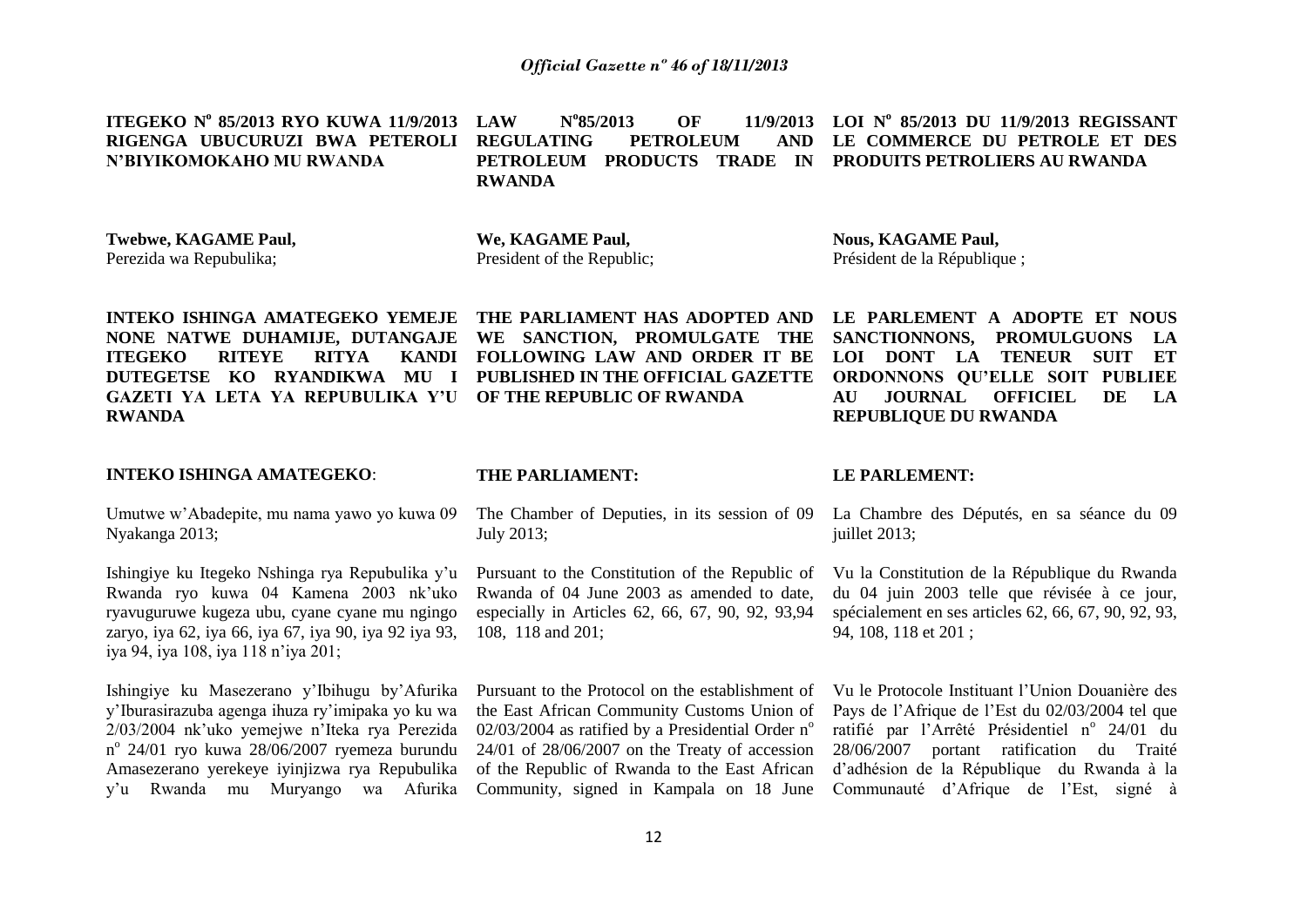| y'Iburasirazuba, yashyiriweho<br>umukono<br>$\mathbf{i}$<br>Kampala ku wa 18 Kamena 2007;                                                                                                                                                            | 2007;                                                                                                                                                                                                                                | Kampala le 18 juin 2007;                                                                                                                                                                                          |
|------------------------------------------------------------------------------------------------------------------------------------------------------------------------------------------------------------------------------------------------------|--------------------------------------------------------------------------------------------------------------------------------------------------------------------------------------------------------------------------------------|-------------------------------------------------------------------------------------------------------------------------------------------------------------------------------------------------------------------|
| Ishingiye ku Itegeko Ngenga n° 04/2005 ryo kuwa<br>08/04/2005 rigena uburyo bwo kurengera,<br>kubungabunga no guteza imbere ibidukikije mu<br>Rwanda cyane cyane mu ngingo zaryo, iya 8, iya<br>28, iya 29, iya 31, iya 67, iya 69, iya 73 n'iya 78; | Pursuant to Organic Law $n^{\circ}$ 04/2005<br>of<br>08/04/2005 determining the modalities of<br>protection, conservation and promotion of the<br>environment in Rwanda, especially in Articles 8,<br>28, 29, 31, 67, 69, 73 and 78; | Vu la Loi Organique nº 04/2005 du $08/04/2005$<br>portant modalités de protéger, sauvegarder et<br>promouvoir l'environnement<br>Rwanda<br>au<br>spécialement en ses articles 8, 28, 29, 31, 67, 69,<br>73 et 78; |
| Ishingiye ku Itegeko n° 35/91 ryo kuwa<br>05 Kanama 1991 ryerekeye imitunganyirize<br>y'ubucuruzi mu gihugu nk'uko ryahinduwe kandi<br>ryujujwe kugeza ubu;                                                                                          | Pursuant to Law n° 35/91 of 05/08/1991 relating<br>to the organization of internal trade as modified<br>and complemented to date;                                                                                                    | Vu la Loi nº 35/91 du 05/08/1991 relative à<br>l'organisation du commerce intérieur telle que<br>modifiée et complétée à ce jour;                                                                                 |
| Ishingiye ku Itegeko n° 07/2009 ryo kuwa<br>27/04/2009 ryerekeye amasosiyete y'Ubucuruzi<br>nk'uko ryahinduwe kandi ryujujwe kugeza ubu;                                                                                                             | Pursuant to Law $n^{\circ}$ 7/2009<br>of 27/04/2009<br>modified<br>relating to companies<br>as<br>and<br>complemented to date;                                                                                                       | Vu la Loi nº 7/2009 du $27/04/2009$ relative aux<br>sociétés commerciales telle que modifiée et<br>complétée à ce jour ;                                                                                          |
| Ishingiye ku Itegeko nº 36/2012 ryo kuwa Pursuant to Law nº 36/2012 of 21/09/2012<br>$21/09/2012$ rigenga ihiganwa mu bucuruzi no relating to competition and consumer protection;<br>kurengera abaguzi;                                             |                                                                                                                                                                                                                                      | Vu la Loi nº 36/2012 du 21/09/2012 relative à la<br>la<br>protection<br>concurrence<br>à<br>des<br>et<br>consommateurs;                                                                                           |
| YEMEJE:                                                                                                                                                                                                                                              | <b>ADOPTS:</b>                                                                                                                                                                                                                       | <b>ADOPTE:</b>                                                                                                                                                                                                    |
| <b>INGINGO</b><br><b>UMUTWE</b><br><b>WA</b><br><b>MBERE:</b><br><b>RUSANGE</b>                                                                                                                                                                      | <b>CHAPTER ONE: GENERAL PROVISIONS</b>                                                                                                                                                                                               | <b>CHAPITRE</b><br><b>DISPOSITIONS</b><br><b>PREMIER:</b><br><b>GENERALES</b>                                                                                                                                     |
| Ingingo ya mbere: Icyo iri tegeko rigamije                                                                                                                                                                                                           | <b>Article One: Purpose of this Law</b>                                                                                                                                                                                              | Article premier: Objet de la présente loi                                                                                                                                                                         |
| Iri tegeko rigenga ubucuruzi<br>bwa peteroli<br>n'ibiyikomokaho mu Rwanda.                                                                                                                                                                           | This Law governs the trade of the petroleum and<br>petroleum products in Rwanda.                                                                                                                                                     | La présente loi régit le commerce du pétrole et<br>des produits pétroliers au Rwanda.                                                                                                                             |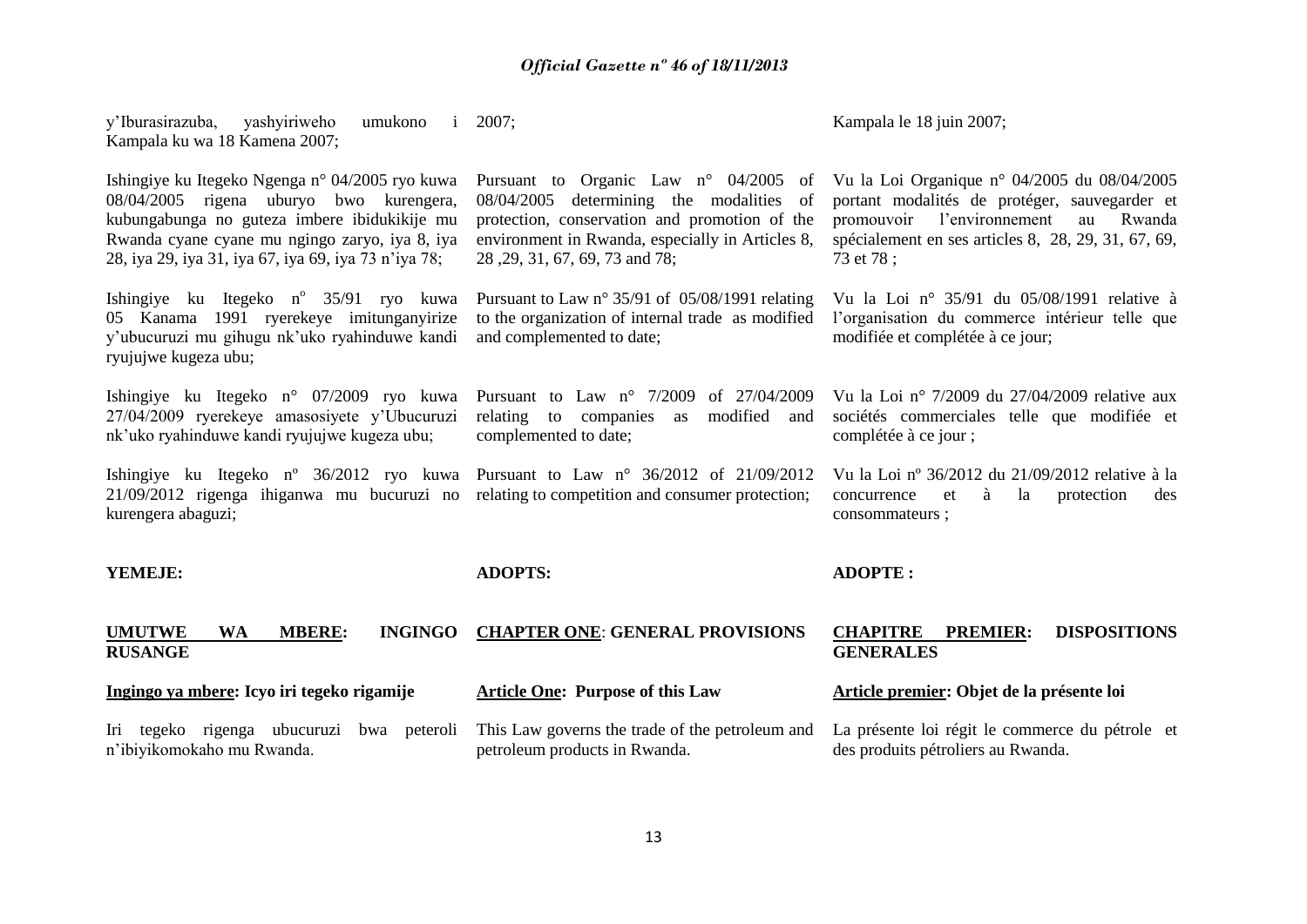| Ingingo ya 2: Ibirebwa n'iri tegeko                                                                                                                                                                                                                                                                                        | <b>Article 2: Scope of this Law</b>                                                                                                                                                                                                                                                             | Article 2: Champ d'application de la présente<br>loi                                                                                                                                                                                                                                                                                                                                      |
|----------------------------------------------------------------------------------------------------------------------------------------------------------------------------------------------------------------------------------------------------------------------------------------------------------------------------|-------------------------------------------------------------------------------------------------------------------------------------------------------------------------------------------------------------------------------------------------------------------------------------------------|-------------------------------------------------------------------------------------------------------------------------------------------------------------------------------------------------------------------------------------------------------------------------------------------------------------------------------------------------------------------------------------------|
| Iri tegeko rireba ubucuruzi bwa peteroli<br>n'ibiyikomokaho mu Rwanda, harimo gazi isukika<br>n'amavuta akoreshwa mu nganda, bituruka kuri<br>peteroli. By'umwihariko rireba itumizwa mu<br>mahanga, iyoherezwa mu mahanga, ubwikorezi,<br>itunganywa, ihunikwa, ikwirakwizwa, iranguzwa,<br>idandazwa n'igurishwa ryabyo. | This Law shall apply to the trade of petroleum<br>and petroleum products in Rwanda including<br>liquefied gas and industrial petroleum products.<br>This Law shall apply specifically to import,<br>export, transportation, processing,<br>storage,<br>distribution, wholesale and retail sale. | La présente loi s'applique au commerce du<br>pétrole et des produits pétroliers au Rwanda y<br>compris le gaz liquéfié et les produits pétroliers à<br>usage industriel. Elle s'applique spécialement à<br>l'importation, à l'exportation, au transport, au<br>traitement, au stockage, à la distribution et à la<br>vente en gros et en détail du pétrole et des<br>produits pétroliers. |
| Iri tegeko kandi rireba inyubako n'ibikorwa<br>bifitanye isano n'ubucuruzi bwa peteroli na gazi<br>isukika.                                                                                                                                                                                                                | This Law shall also apply to facilities and other<br>activities related to petroleum and liquefied<br>petroleum gas.                                                                                                                                                                            | La présente loi régit également les installations et<br>autres activités liées au commerce du pétrole et du<br>gaz liquéfié.                                                                                                                                                                                                                                                              |
| Cyakora, ntirireba gazi karemano icukurwa mu<br>Rwanda.                                                                                                                                                                                                                                                                    | However, this Law shall not concern the natural<br>gas extracted in Rwanda.                                                                                                                                                                                                                     | Toutefois, la présente loi ne vise pas le gaz<br>naturel extrait au Rwanda.                                                                                                                                                                                                                                                                                                               |
|                                                                                                                                                                                                                                                                                                                            |                                                                                                                                                                                                                                                                                                 |                                                                                                                                                                                                                                                                                                                                                                                           |
| Ingingo ya 3: Ibisobanuro by'amagambo                                                                                                                                                                                                                                                                                      | <b>Article 3: Definitions of terms</b>                                                                                                                                                                                                                                                          | <b>Article 3 : Définitions des termes</b>                                                                                                                                                                                                                                                                                                                                                 |
| Muri iri tegeko, amagambo akurikira asobanuye ku<br>buryo bukurikira:                                                                                                                                                                                                                                                      | For the purpose of this Law, the following terms<br>shall have the following meaning:                                                                                                                                                                                                           | Aux fins de la présente loi, les termes suivants<br>sont définis de la manière suivante:                                                                                                                                                                                                                                                                                                  |
| $1^{\circ}$<br>gahunda yihutirwa y'icuruzwa rya<br>peteroli n'ibiyikomokaho: gahunda yihutirwa<br>y'icuruzwa rya Peteroli n'ibiyikomokaho yemejwe<br>hakurikijwe ibiteganywa n'iri tegeko;                                                                                                                                 | $1^{\circ}$<br>emergency petroleum and petroleum<br>products trade plan: emergency petroleum and<br>petroleum trade plan approved in accordance<br>with this Law;                                                                                                                               | plan d'urgence du commerce du pétrole<br>$1^{\circ}$<br>et des produits pétroliers: plan d'urgence pour le<br>commerce du pétrole et des produits pétroliers<br>approuvé conformément à la présente loi ;                                                                                                                                                                                 |
| $2^{\circ}$<br><b>ibiciro fatizo</b> : ibiciro byemejwe na $2^{\circ}$<br>ifite<br>ubucuruzi<br>bwa<br>peterori<br>Minisiteri<br>n'ibiyikomokaho mu nshingano zayo ku bikomoka<br>kuri peteroli ibona ko ari ngombwa;                                                                                                      | <b>reference price:</b> price approved by the<br>Ministry in charge of trade of petroleum products<br>for petroleum products as may be deemed<br>necessary;                                                                                                                                     | prix de référence: prix approuvé par le<br>$2^{\circ}$<br>Ministère ayant le commerce de produits<br>pétroliers dans ses attributions pour les produits<br>pétroliers jugés nécessaires;                                                                                                                                                                                                  |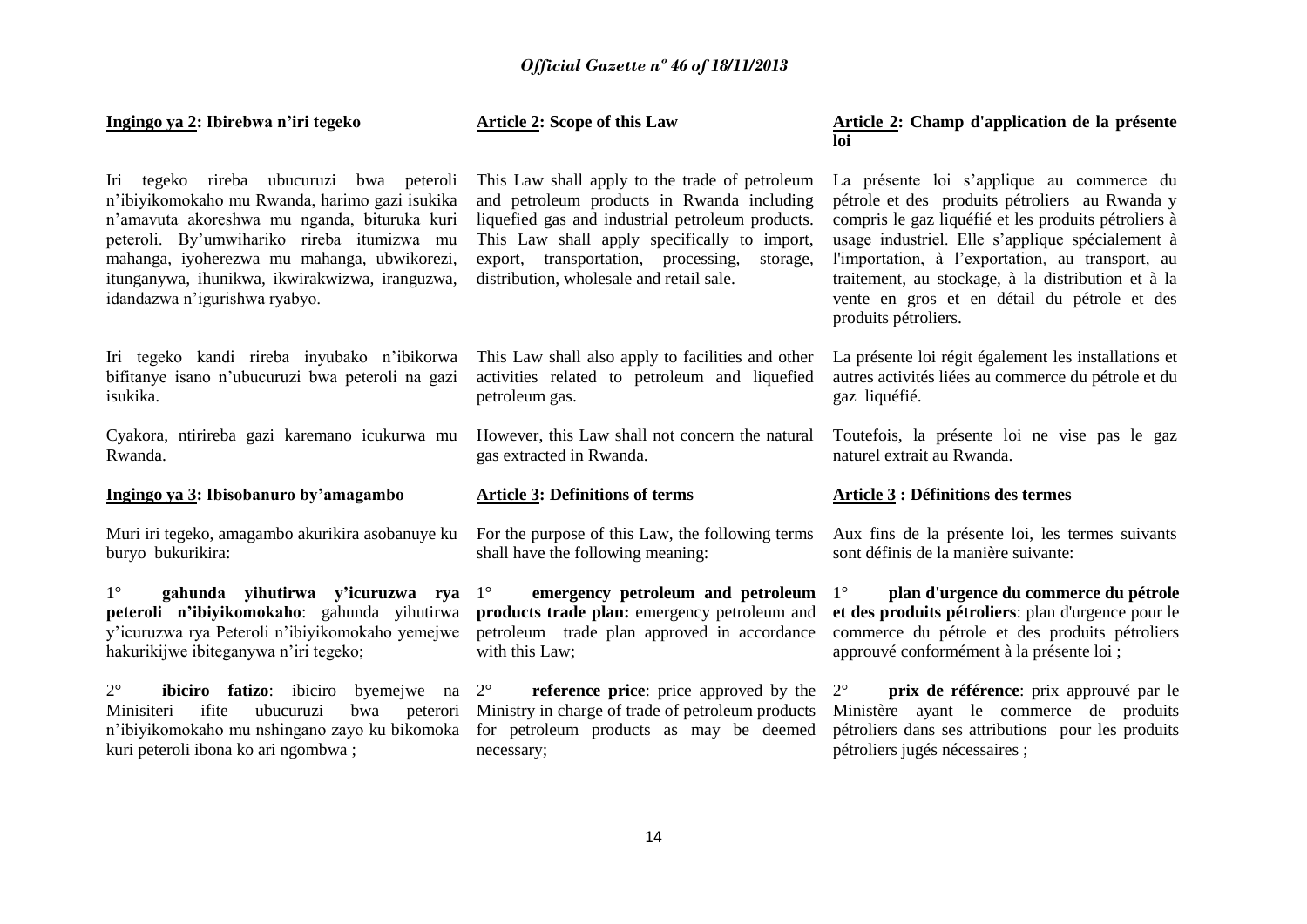3° **ibigega bya Leta by'Ingoboka**: ibikomoka kuri peteroli bibitswe mu bigega mu Rwanda bikozwe na Leta cyangwa mu izina ryayo nk'uko biteganywa n'iri tegeko;

**4° ibikomoka kuri peteroli**: ibikomoka kuri peteroli byaba bisukika, bitumuka cyangwa bidasukika, ibitanga ingufu cyangwa amavuta abobeza, byaba bikoreshwa cyangwa bidakoreshwa, n'ibindi byose bikoreshwa ku mpamvu ibikomoka kuri peteroli bishobora gukoreshwamo**;**

5° **ibwiriza ryemewe ku rwego rw'Igihugu** : ibwiriza ry'ubuziranenge ryemejwe kandi ryatangajwe n'Urwego rushinzwe ubuziranenge use in Rwanda; kugira ngo rikoreshwe mu Rwanda;

6° **imeneka rya peteroli n'ibiyikomokaho:**  gutakaza peteroli cyangwa ibiyikomokaho biri mu bubiko, mu mpombo, mu bwato, cyangwa mu modoka bigatumukira mu kirere cyangwa bikameneka ku butaka cyangwa se mu mazi ;

7° **ingano ya peteroli n'ibiyikomokaho bicuruzwa:** peteroli n'ibiyikomokaho bibitswe mu Rwanda n'abafite uruhare mu nzira y'icuruzwa rya peteroli hagamijwe kubicuruza;

8° **inzira y'icuruzwa**: ibikorwa byose, imirimo, inyubako, ibikoresho n'ibindi bijyanye, mu buryo buziguye cyangwa butaziguye, n'ibikorwa by'icuruzwa rya peteroli

3° **Government strategic stocks:**Petroleum products kept in storage in Rwanda by or on behalf of the Government as referred to in this Law;

4° **petroleum products:** any liquid, gaseous or solid petroleum, or fuel or lubricant, whether used or unused, including any other substance used for a purpose for which petroleum products may be used;

National standard: standard adopted 5° and made public by the Standards Authority for

6° **Petroleum and petroleum products**  spills: loss from a storage tank system, pipeline, tank vessel or vehicle of petroleum or petroleum products released into air or spilt on the soil or into water;

7° **quantity of traded petroleum and petroleum products**: petroleum and petroleum products kept in storage in Rwanda by stakeholders in the petroleum trade chain purposes;

8° **trade chain:** all operations, activities, installations, equipment and other facilities directly or indirectly related of the petroleum and petroleum products trade operations;

3° **stocks stratégiques de l'Etat**: produits pétroliers conservés dans des entrepôts au Rwanda par ou au nom de l'Etat tel que stipulé par la présente loi;

4° **produits pétroliers**: tout pétrole liquide, gazeux ou solide ou carburant, lubrifiant, utilisés ou non, y compris toute autre substance susceptible d'être utilisée pour les mêmes fins que les produits pétroliers ;

**norme nationale**: norme adoptée et rendue publique par l'Autorité de normalisation pour être utilisée au Rwanda ;

6° **déversements de pétrole et des produits pétroliers:** perte à partir d'un système de stockage, d'un oléoduc, d'un réservoir d'un bâteau ou d'un véhicule, du pétrole ou des produits pétroliers dégagés dans l'air ou déversés sur le sol ou dans l'eau;

7° **la quantité du pétrole et produits pétroliers en vente :** pétrole et produits pétroliers gardés en stock au Rwanda par les parties prenantes dans la chaîne du commerce du pétrole à des fins commerciales;

8° **chaîne du commerce** : toutes opérations, activités, installations, équipements et autres aménagements directement ou indirectement liés aux opérations de commerce du pétrole et des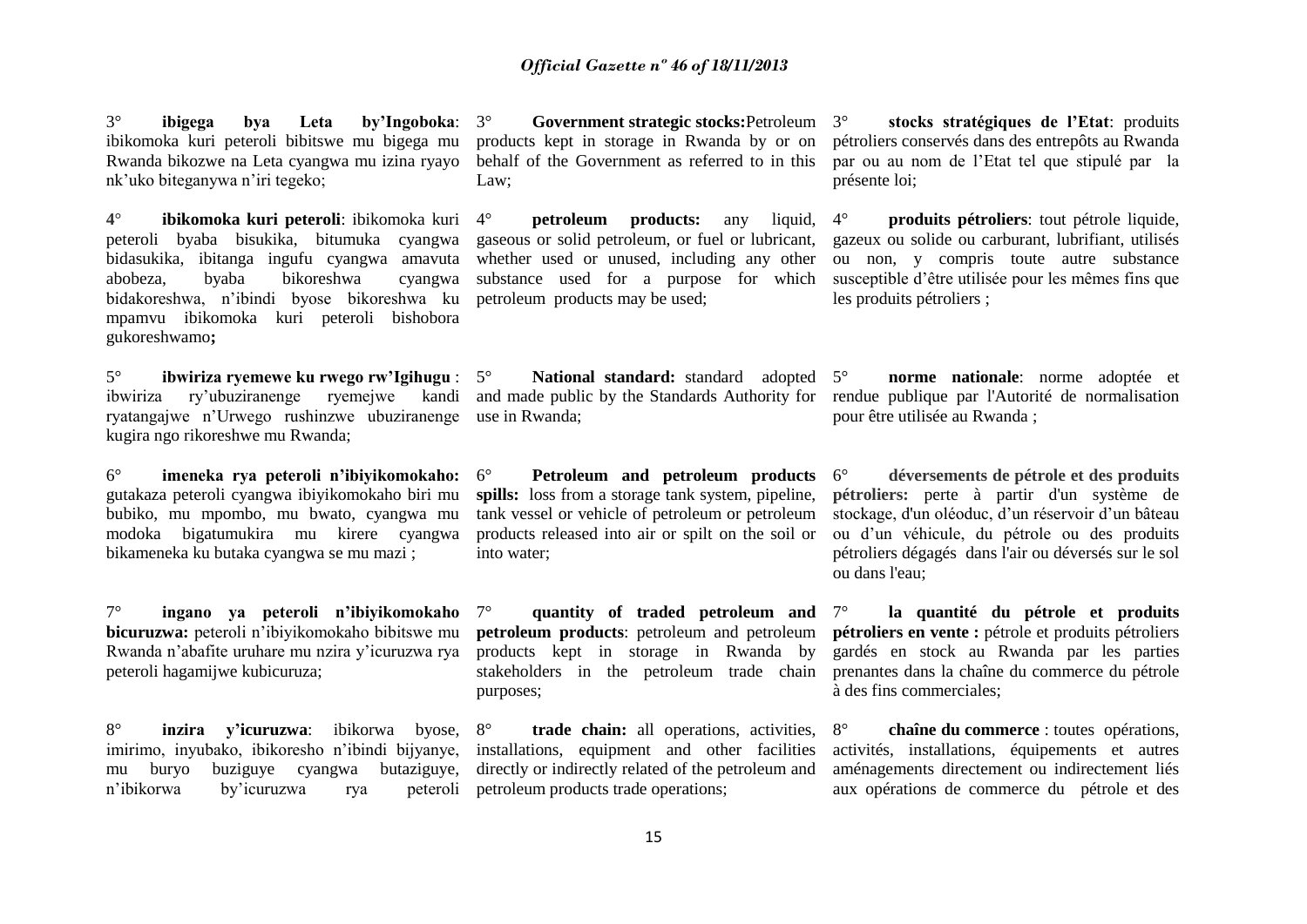n'ibiyikomokaho;

9° **Minisitiri:** Minisitiri ufite ubucuruzi bwa peteroli n'ibiyikomokaho mu nshingano ze;

10° **ububiko bukoreshwa n'umuntu ku giti cye :** ububiko bwa peteroli n'ibiyikomokaho bukoreshwa hatagamijwe ubucuruzi cyangwa inyungu za rubanda ;

11° **ububiko bujyana n'ubucuruzi bwa peteroli n'ibiyikomokaho:** ububiko bwa peteroli n'ibiyikomokaho bukorwa hagamijwe ubucuruzi ;

**12° ububiko bukozwe mu nyungu za rubanda :** ububiko bwa peteroli n'ibiyikomokaho butagamije ubucuruzi bukorwa mu rwego rwo kugoboka ubucuruzi bwa peteroli mu gihe habaye ibura rya peteroli ;

13° **ubujeni**: uburyo bugaragara bw'umutekano bukozwe mu bikoresho bimeze nka plastiki, muri plastike, mu cyuma cyangwa mu makabule bukoreshwa mu gufunga ahasohokera petroli n'ibiyikomokaho ku buryo butanga ikimenyetso ko hangijwe n'umutekano hagamijwe kugenzura ubujura cyangwa kwandura bitewe n'impanuka cyangwa bikozwe ku bushake mu modoka n'ubwikorezi cyangwa ku bindi bipimo bikoreshwa mu bucuruzi bwa peteroli n'ibiyikomokaho ;

14° **ufite uruhushya**: umuntu uwo ariwe wese 14°

9° **Minister**: Minister in charge of petroleum and petroleum products trade;

10° **stock used by an individual:** petroleum and pertroleum products storage used neither for trading purposes nor for public interest;

stock connected with petroleum and **petroleum products trade:** petroleum and petroleum products storage for trading purposes;

12° **storage made for the public interest:**  petroleum and petroleum products storage used for non-trading purposes so as to come to the rescue of petroleum trade in case of petroleum shortage;

13° **seal:** security material mechanism in form of polypropylene, plastic, metal or cable used for closure of outlets in a way that provides tamper evidence and some level of security to detect theft or contamination, either accidental or deliberate in vehicles and carriages or any other measuring tools used in petroleum and petroleum products trade;

produits pétroliers;

**Ministre**: Ministre ayant le commerce du pétrole et des produits pétroliers dans ses attributions;

10° **stock utilisé par un individu:** stock du pétrole et des produits pétroliers utilisé à des fins non-commerciales ou d'intérêts publics;

11° **stock lié au commerce du pétrole et des produits pétroliers :** stock du pétrole et des produits pétroliers utilisé à des fins commerciales;

12° **stock du pétrole utilisé à des fins d'interêt public :** le stock du pétrole et des produits pétroliers utilisé à des fins noncommerciales en vue de venir à la rescousse du commerce du pétrole en cas de pénurie du pétrole;

13° **scellé**: méchanisme de sécurité matérielle sous forme de polypropylène, de plastique, de métal ou de cable utilisé pour fermer les vannes d'une manière qui fournit une preuve d'altération et un certain niveau de sécurité en vue de détecter le vol ou la contamination, soit accidentel ou délibéré dans les véhicules et les transports ou toute autre forme de mesures utiliseés dans le commerce du pétrole et des produits petroliers ;

wahawe uruhushya rwo gukora ubucuruzi bwa petroleum and petroleum products trade is détient une licence du commerce du pétrole et des **licensee:** person to whom the license for 14<sup>°</sup>

**titulaire de licence** : toute personne qui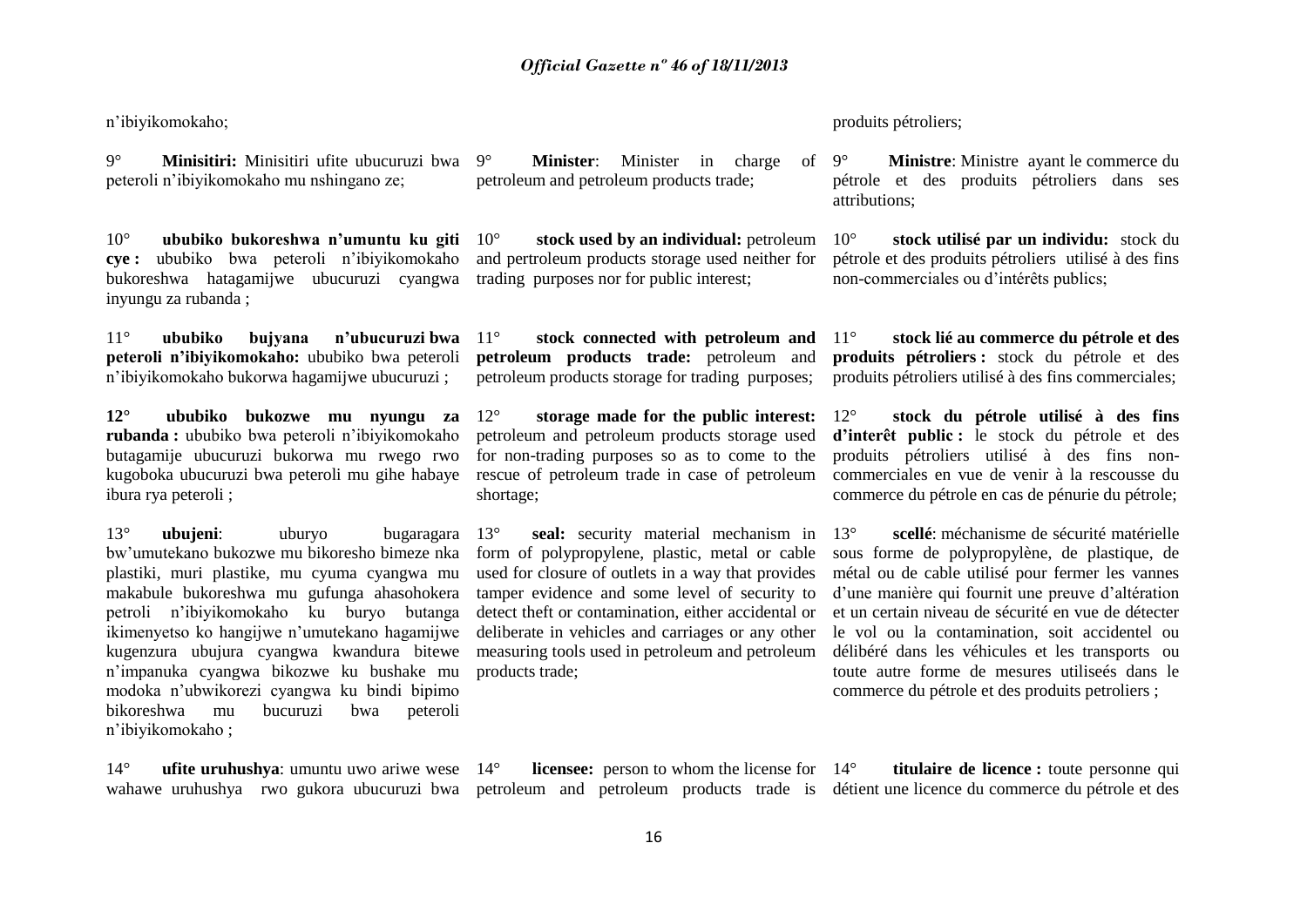peteroli n'ibiyikomokaho;

15° **uruhushya:** icyemezo gitangwa n'Urwego rubifitiye ububasha cyemerera umuntu gukora ibikorwa byose by'icuruzwa rya peteroli n'ibiyikomokaho;

16° **Urwego rubifitiye ububasha**: Urwego rwa Leta rufite mu nshingano gukurikirana ibikorwa by'ubucuruzi bwa peteroli n'ibiyikomokaho;

17° **peteroli**: peteroli kamere cyangwa imvange yabyo, byaba itumuka, bisukika cyangwa of it whether in gaseous, liquid or solid state, bidasukika hatarimo gazi karemano icukurwa mu excluding natural gas extracted in Rwanda. Rwanda.

#### **UMUTWE WA II : IGENZURA RY'UBUCURUZI BWA PETEROLI N'IBIYIKOMOKAHO**

#### **Ingingo ya 4: Urwego rubifitiye ububasha**

Minisiteri ifite ubucuruzi mu nshingano zayo niyo igenzura ibikorwa by'ubucuruzi bwa peteroli n'ibiyikomokaho.

Iteka rya Minisitiri w'Intebe rishobora kugena urundi rwego rugenzura ibikorwa by'ubucuruzi bwa peteroli n'ibiyikomokaho bibaye ngombwa.

## **Ingingo ya 5**: **Inshingano z'Urwego rubifitiye ububasha**

issued;

**license:** legal instrument issued by the 15° competent Authority and granting the right to carry out any Petroleum and petroleum products trade operations;

16° **competent authority**: the national institution with the mandate to regulate the petroleum and petroleum products trading activities;

**petroleum:** natural petroleum or mixture

The Ministry in charge of trade shall oversee

A Prime Minister's Order may determine another regulatory authority for trade of petroleum and petroleum products if deemed

**PETROLEUM PRODUCTS**

necessary.

**Article 4: Competent Authority**

petroleum and petroleum products trade.

#### produits pétroliers;

licence: instrument juridique délivré par l'autorité compétente et accordant le droit de faire toute forme d'opération de commerce du pétrole et des produits pétroliers;

16° **autorité compétente**: institution nationale ayant dans ses attributions la régulation des activités de commerce du pétrole et des produits pétroliers;

17° **pétrole**: hydrocarbures naturels ou leur mélange, soit à l'état gazeux, liquide ou solide, à l'exclusion du gaz naturel extrait au Rwanda.

#### **CHAPTER II: REGULATION OF THE OF PETROLEUM AND CHAPITRE II : REGULATION DU COMMERCE DU PETROLE ET DES PRODUITS PETROLIERS**

#### **Article 4 : Autorité compétente**

Le Ministère ayant le commerce dans ses attributions assure la surpervision du commerce du pétrole et des produits petroliers.

Un arrêté du Premier Ministre peut si nécessaire, désigner une autre autorité de régulation du commerce du pétrole et des produits petroliers.

# **Article 5**: **Responsibities of the competent Article 5**: **Attributions de** l'**autorité compétente**

Inshingano z'Urwego rubifitiye ububasha ni izi The competent Authority shall have the L'Autorité compétente a les attributions **Authority**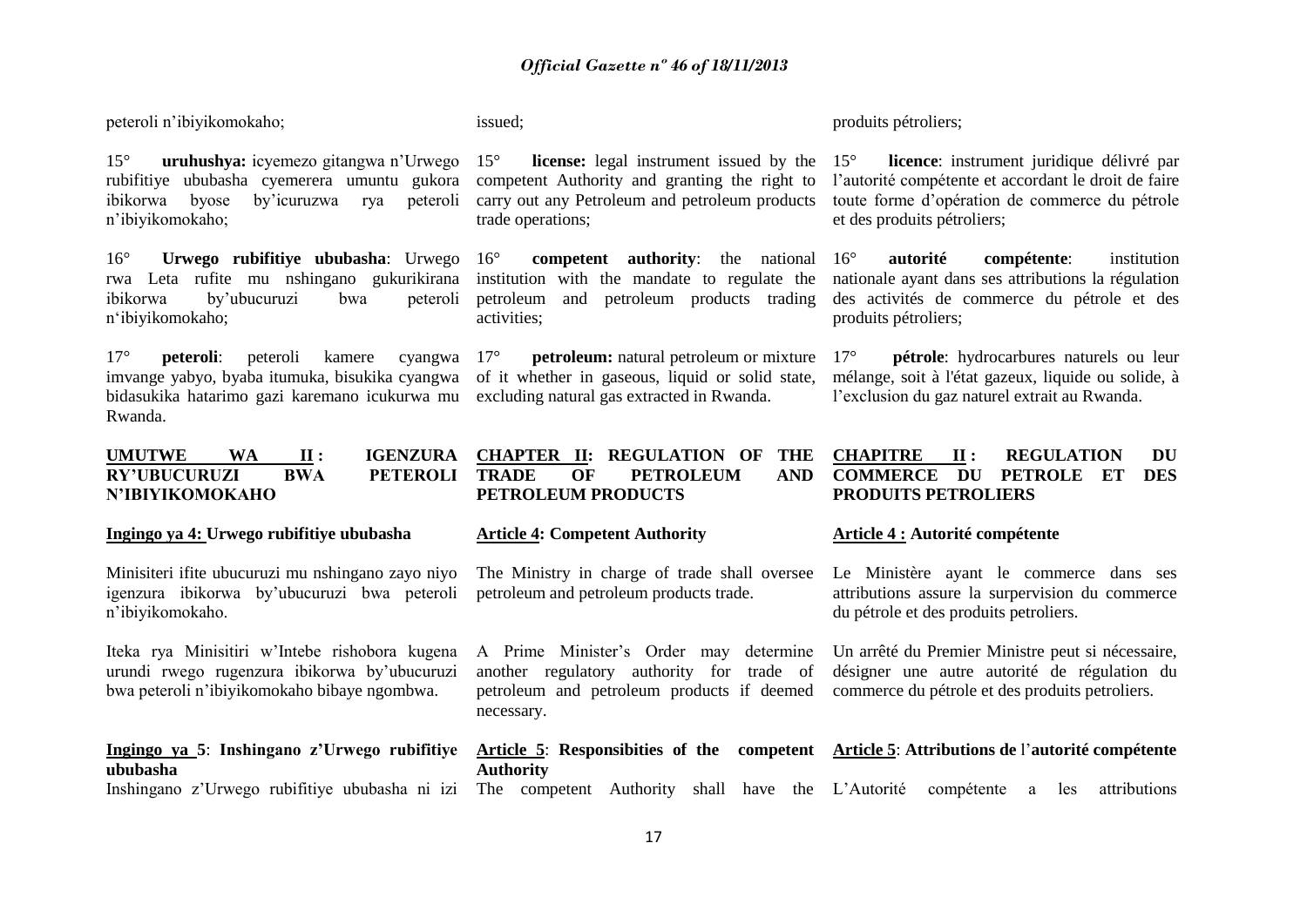| zikurikira:                                                                                                                                                                                                                    | following responsibities:                                                                                                                                                                                                                                                                               | suivantes:                                                                                                                                                                                                                                                            |
|--------------------------------------------------------------------------------------------------------------------------------------------------------------------------------------------------------------------------------|---------------------------------------------------------------------------------------------------------------------------------------------------------------------------------------------------------------------------------------------------------------------------------------------------------|-----------------------------------------------------------------------------------------------------------------------------------------------------------------------------------------------------------------------------------------------------------------------|
| $1^{\circ}$<br>peteroli, ibiyikomokaho n'ibikorwa bifitanye isano<br>nabwo byose;                                                                                                                                              | gukurikirana no kugenzura ubucuruzi bwa $1^{\circ}$ to monitor and oversee trade of $1^{\circ}$ faire le suivi et la régulation du commerce<br>activities;                                                                                                                                              | petroleum, petroleum products and all related du pétrole, des produits pétroliers et autres<br>activités connexes ;                                                                                                                                                   |
| $2^{\circ}$<br>gukurikira<br>no<br>by'ubucuruzi bwa peteroli n'ibiyikomokaho,<br>inyubako n'imiyoboro bijyana peteroli;                                                                                                        | kugenzura ibikorwa $2^{\circ}$ to monitor and oversee petroleum and $2^{\circ}$ faire le suivi et la régulation du commerce<br>pipeline;                                                                                                                                                                | petroleum products trade, installation and oil du pétrole et des produits pétroliers, des<br>installations et oléoduc du pétrole;                                                                                                                                     |
| $3^\circ$<br>gutanga impushya;                                                                                                                                                                                                 | $3^\circ$<br>to provide licenses;                                                                                                                                                                                                                                                                       | $3^\circ$<br>octroyer des licences;                                                                                                                                                                                                                                   |
| $4^{\circ}$<br>n'ibiyikomokaho mu buryo buhoraho, bufite petroleum products in a continuous, secure and<br>umutekano, bukwiriye kandi ku kiguzi kidahenze adequate at a competitive cost for all consumers;<br>ku baguzi bose; | guteza imbere ubucuruzi bwa peteroli 4 <sup>°</sup> to promote trade of petroleum and                                                                                                                                                                                                                   | promouvoir le commerce du pétrole et des<br>$4^{\circ}$<br>produits pétroliers d'une façon continue, sécurisée<br>et adéquate à un prix abordable pour tous les<br>consommateurs;                                                                                     |
| $5^{\circ}$<br>rya peteroli n'ibiyikomokaho;                                                                                                                                                                                   | petroleum products trade plan;                                                                                                                                                                                                                                                                          | gutegura gahunda yihutirwa y'icuruzwa 5° to design emergency petroleum and 5° préparer le plan d'urgence du commerce<br>du pétrole et des produits pétroliers ;                                                                                                       |
| $6^{\circ}$<br>gucunga mu izina rya Leta ibigega 6°<br>by'Igihugu bya peteroli by'ingoboka;                                                                                                                                    | to manage national strategic petroleum $6^{\circ}$<br>stocks on behalf of the Government;                                                                                                                                                                                                               | gérer au nom de l'Etat les stocks<br>pétroliers stratégiques nationaux pour le compte<br>du Gouvernement,                                                                                                                                                             |
| $7^{\circ}$<br>guhererekanya amakuru ku icuruzwa rya peteroli<br>n'ibiyikomokaho mu gihugu.<br>Iteka rya Minisitiri w'Intebe rishobora kugena<br>izindi nshingano n'uburyo zishyirwa mu bikorwa.                               | gushyiraho uburyo bwo kubika no $7^{\circ}$ to set recording system and sharing $7^{\circ}$<br>information relating to trade of petroleum and<br>petroleum products in the country.<br>A Prime Minister's Order may determine<br>additional responsibilities and modalities of their<br>implementation. | établir un système de stockage et<br>d'échange d'informations sur le commerce du<br>pétrole et des produits pétroliers au pays.<br>Un arrêté du Premier Ministre peut déterminer<br>des attributions complémentaires et les modalités<br>de leur mise en application. |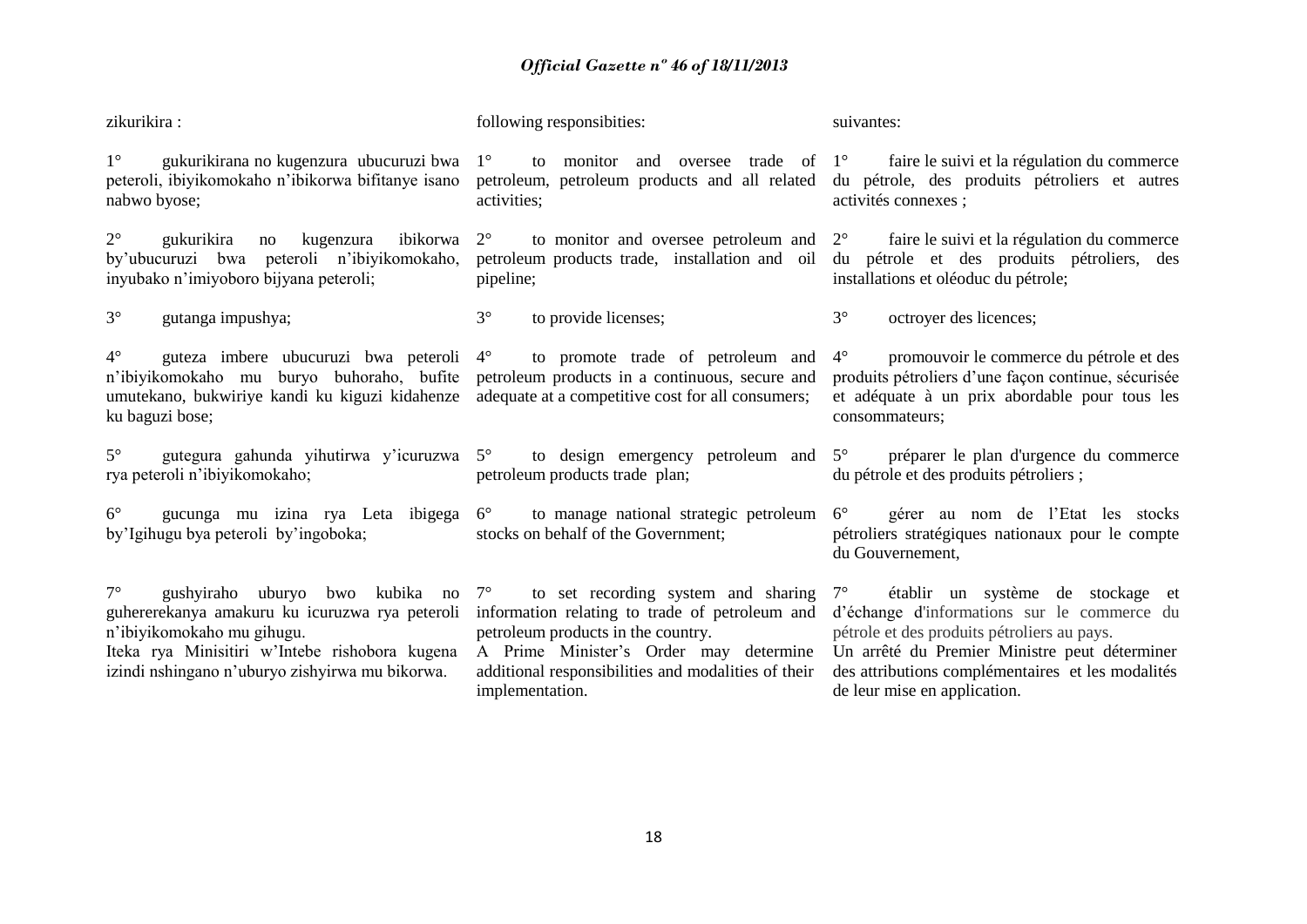#### **UMUTWE WA III: IMPUSHYA**

#### **Ingingo ya 6: Uruhushya rwo gukora ubucuruzi Article 6: Petroleum and petroleum products bwa peteroli n'ibiyikomokaho**

Ukora ubucuruzi bwa peteroli n'ibiyikomokaho ubwo ari bwo bwose agomba kubiherwa uruhushya n'Urwego rubifitiye ububasha.

Umuntu wese uhawe uruhushya rwo gukora ubucuruzi bwa peteroli n'ibiyikomokaho agomba gukurikiza ibiteganywa n'iri tegeko.

Nta muntu ukora nk'uhagarariye ufite uruhushya rwo gukora ubucuruzi bwa peteroli n'ibiyikomokaho keretse abiherewe uburenganzira n'uwahawe uruhushya kandi byemewe n'Urwego rubifitiye ububasha.

#### **Ingingo ya 7: Ibyiciro by'impushya**

Impushya zitangwa mu bucuruzi bwa peteroli n'ibiyikomokaho ziri mu byiciro bibiri (2) bikurikira:

1° uruhushya rw'ibikorwa by'ubucuruzi bwa peteroli n'ibiyikomokaho harimo gutumiza mu mahanga, gupakira cyangwa gupakurura, gutunganya, gutwara, guhunika, gukwirakwiza, gucuruza, kuranguza cyangwa kudandaza peteroli n'ibikomoka kuri peteroli;

#### **CHAPTER III: LICENSES**

# **trade license**

Any person who shall perform any type of petroleum and petroleum products trade shall have a license from the competent Authority.

Any person who obtains petroleum and petroleum trade operations license shall comply with the provisions of this Law.

No person shall act as representative of the petroleum and petroleum products trade licensee unless he/she has been given such right by the licensee and accepted by a competent authority.

#### **Article 7: Categories of licenses**

Petroleum and petroleum products trade operations licenses shall be in the following two (2) categories;

1° petroleum trade operations license including import, shipments and the off loading, processing, transport, storage, distribution, whole or retail selling of petroleum and petroleum products;

#### **CHAPITRE III: LICENCES**

#### **Article 6: Licence de commerce du pétrole et produits pétroliers**

Toute personne qui effectue toutes sortes d'opérations du commerce du pétrole et des produits pétroliers doit avoir une licence délivrée par l'autorité compétente.

Toute personne qui détient une licence de commerce du pétrole et des produits pétroliers doit se conformer aux dispositions de la présente loi.

Personne ne peut agir comme représentant du titulaire d'une licence du commerce du pétrole et des produits pétroliers sauf si elle en a reçu l'autorisation du titulaire de licence et après approbation par l'autorité compétente.

#### **Article 7: Catégories de licences**

Les licences d'exploitation du pétrole et des produits pétroliers sont classées dans deux catégories suivantes:

1° une licence de commerce du pétrole et des produits pétroliers y compris l'importation, l'embarquement et débarquement, le traitement, le transport, le stockage, la distribution, la vente en gros ou en détail du pétrole et des produits pétroliers ;

2° uruhushya rwo kubaka inyubako zifitanye

license of setting installations related to 2° 2° une licence de construction des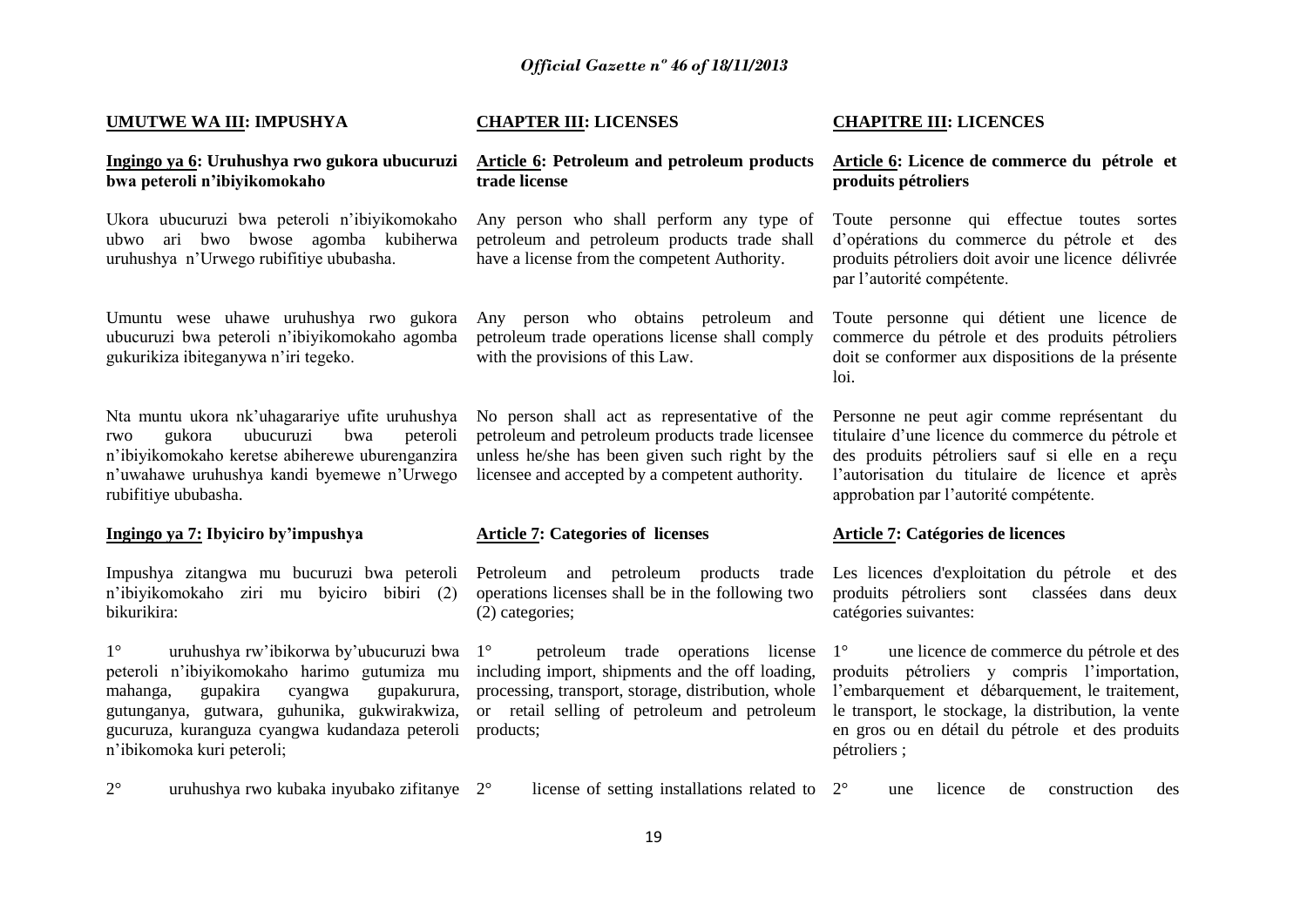isano na peteroli, harimo kubaka imiyoboro itwara peteroli, inyubako z'ibigega binini bya peteroli, inyubako zitunganya gazi isukika ikomoka kuri peteroli, ahantu hakorerwa ubudandazi cyangwa indi nyubako iyo ariyo yose ijyanye n'imirimo ya peteroli, bigomba gukurikiza amategeko abigenga.

Iteka rya Minisitiri rishobora kugena andi moko y'impushya n'icyiciro cyazo. Rigena kandi amafaranga asabwa hakurikije icyiciro cy'uruhushya n'igihe rumara.

#### **Ingingo ya 8: Gusaba guhabwa uruhushya**

Usaba uruhushya cyangwa kongererwa igihe cy'uruhushya agomba gusaba mu nyandiko mu buryo bwagenwe n'Urwego rubifitiye ububasha, kandi akishyura amafaranga yagenwe yo gusaba urwo ruhushya.

#### **Ingingo ya 9: Gutanga uruhushya**

Mbere yo gutanga uruhushya, Urwego rubifitiye ububasha rwita kuri politiki n'amabwiriza bya Leta bijyanye n'ubucuruzi bwa peteroli n'biyikomokaho.

Urwego rubifitiye ububasha rumenyesha mu nyandiko uwemerewe uruhushya mu gihe kitarenze iminsi mirongo itatu (30) y'akazi, utarwemerewe akamenyeshwa impamvu.

petroleum, including construction of oil pipeline, oil tank, installation for transmission of gas fluid from petroleum, place of retail or any other construction related to petroleum activities, shall comply with related laws.

A Ministerial Order may determine other types of licenses and their categories. It shall also determine fees required according to the category and duration of the license to obtain any category of license and its duration.

#### **Article 8**: **Application for license**

An applicant license or the renewal of the license shall apply by writing as determined by the competent authority and shall pay any required fees for license.

#### **Article 9: Granting license**

Before granting the license, the competent authority shall consider the policy and rules of the Government on petroleum and petroleum products trade.

The competent authority shall notify in writing to the person granted a license in a period not exceeding thirty (30) working days and shall provide reason to the person whom the license was not granted.

installations de pétrole, y compris la construction des oléoducs, des citernes, des installations du traitement du pétrole en gaz liquéfié, de lieux de vente au détail ou toutes autres installations liées aux activités pétrolières, doivent se conformer aux lois qui les régissent.

Un arrêté du Ministre peut déterminer d'autres types de licences et leurs catégories. Il détermine également les frais requis selon la catégorie et la durée de la licence pour obtenir une catégorie donnée de licence et sa durée.

#### **Article 8**: **Demande d'une licence**

Le requérant d'une licence ou de renouvellement de licence doit le faire par écrit en se conformant à la procédure fixée par l'autorité compétente et en payant les frais requis.

#### **Article 9: Octroi d'une licence**

Avant d'accorder la licence, l'autorité compétente tient compte de la politique et des instructions de l'Etat sur le commerce du pétrole et des produits pétroliers.

L'autorité compétente notifie par écrit la personne qui obtient une licence dans un délai n'excédant pas trente (30) jours ouvrables et fournit des raisons à la personne dont la licence est refusée.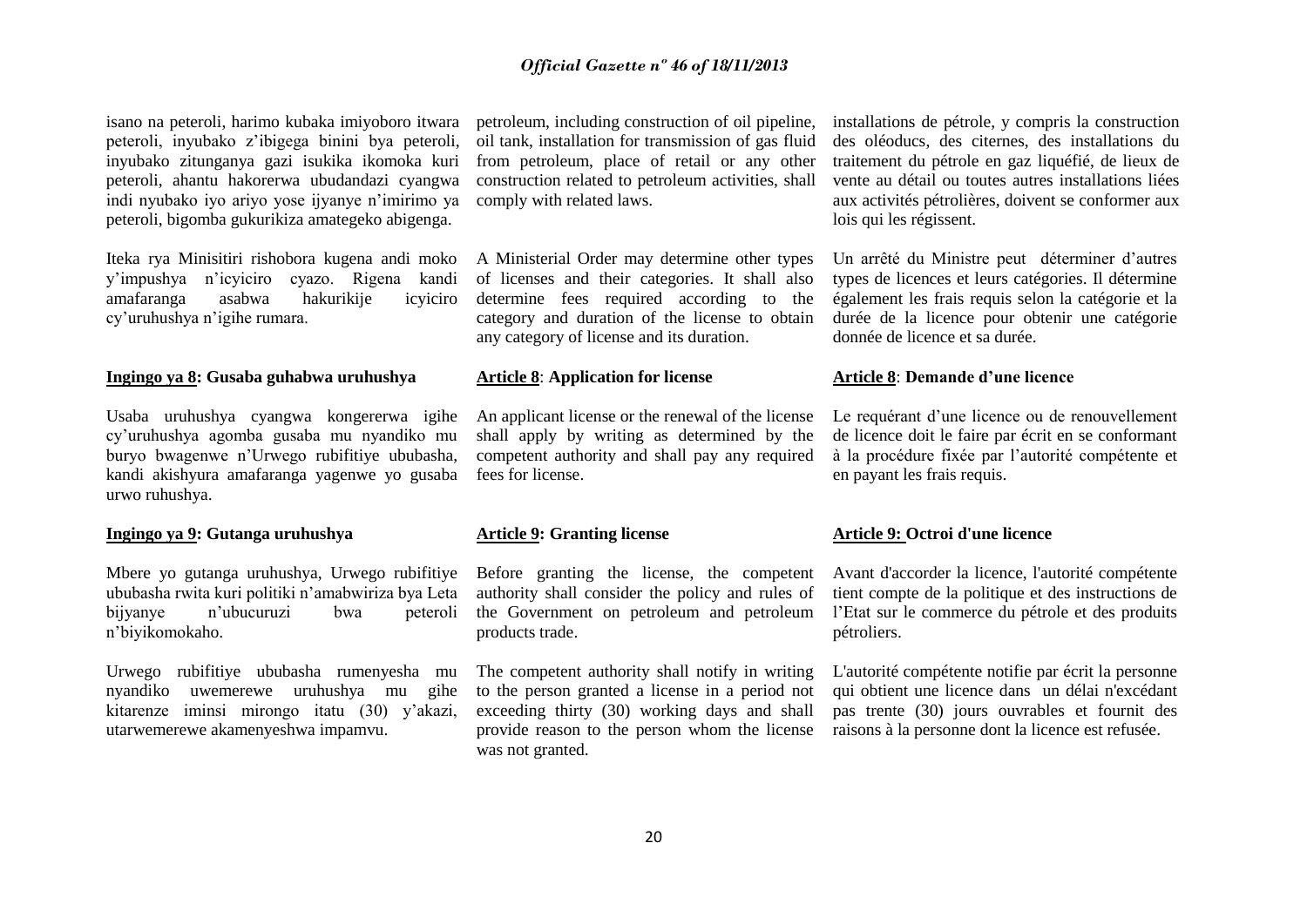#### **Ingingo ya 10: Kongera igihe cy'uruhushya**

Gusaba kongererwa igihe cy'uruhushya bikorwa mu gihe kitarenze iminsi mirongo itatu (30) y'akazi mbere y'uko itariki yo kurangira igera.

Iyo igihe ntarengwa cyo gusaba kongererwa igihe cy'uruhushya cyubahirijwe ariko nta gisubizo cy'Urwego rubifiteye ububasha, uruhushya rukomeza kugira agaciro kugera igihe usaba asubirijwe.

#### **Ingingo ya 11: Ihererekanya ry'uruhushya**

Uwahawe uruhushya afite uburenganzira bwo kuruhererekanya n'undi muntu cyangwa isosiyete igihe abisabye kandi bikemerwa n'Urwego rubifitiye ububasha.

Nyuma yo gusuzuma isaba ry'ihererekanya ry'uruhushya, Urwego rubifitiye ububasha rufata umwanzuro wo kwemera cyangwa guhakana.

Umwanzuro w'Urwego rubifitiye ububasha umenyeshwa uwasabye mu nyandiko hanatangwa impamvu mu gihe kitarenze iminsi mirongo itatu (30) y'akazi, hakanatangwa impamvu z'icyemezo cyafashwe.

# **Ingingo ya 12: Ihagarikwa ry'agateganyo ry'uruhushya**

Urwego rubifitiye ububasha rushobora guhagarika uruhushya by'agateganyo mu gihe cy'iminsi mirongo icyenda (90) iyo uwaruhawe akoze

#### **Article 10: Renewal of a license**

An application for the renewal of a license shall be made at least (30) thirty working days before the expiry date.

If the prescribed deadline for submission of an application for the renewal of the license has been respected but there is no response from the competent authority, the license shall continue to be valid until the applicant obtains a response.

#### **Article 11: Transfer of a license**

A licensee has the right of transfering the license to another person or company upon request to the competent authority and its approval

After considering the request for the license transfer, the competent authority shall decide whether to approve or reject the application.

The decision of the competent authority shall be notified to the applicant in writing in a period not exceeding thirty (30) working days and reasons for the decision taken shall be provided.

## **Article 12: Temporary suspension of a license**

The competent authority may temporarily suspend temporary a license for a period of ninenty (90) days if the licensee performs

#### **Article 10 : Renouvellement d'une licence**

La demande de renouvellement d'une licence se fait au moins trente (30) jours ouvrables avant la date d'expiration de la licence.

Si la période fixée pour la demande de renouvellement d'une licence a été respectée mais qu'aucune réponse n'a été donnée par l'autorité compétente, la licence reste valide jusqu'à ce que le requérant obtienne réponse.

#### **Article 11: Transfert d'une licence**

Le titulaire d'une licence a le droit de la transférér à une autre personne ou à une société sur demande approuvée par l'autorité compétente.

Après examen de la demande de transfert d'une licence, l'autorité compétente, décide d'approuver ou de rejeter la demande.

La décision de l'autorité compétente est notifiée au requérant par écrit dans un délai ne dépassant pas trente (30) jours ouvrables et les raisons qui justifient la decision prise sont fournies

#### **Article 12: Suspension provisoire d'une licence**

L'autorité compétente peut suspendre temporairement la licence pour une durée de quatre-vingt dix (90) jours si son titulaire a effectué des opérations de commerce du pétrole et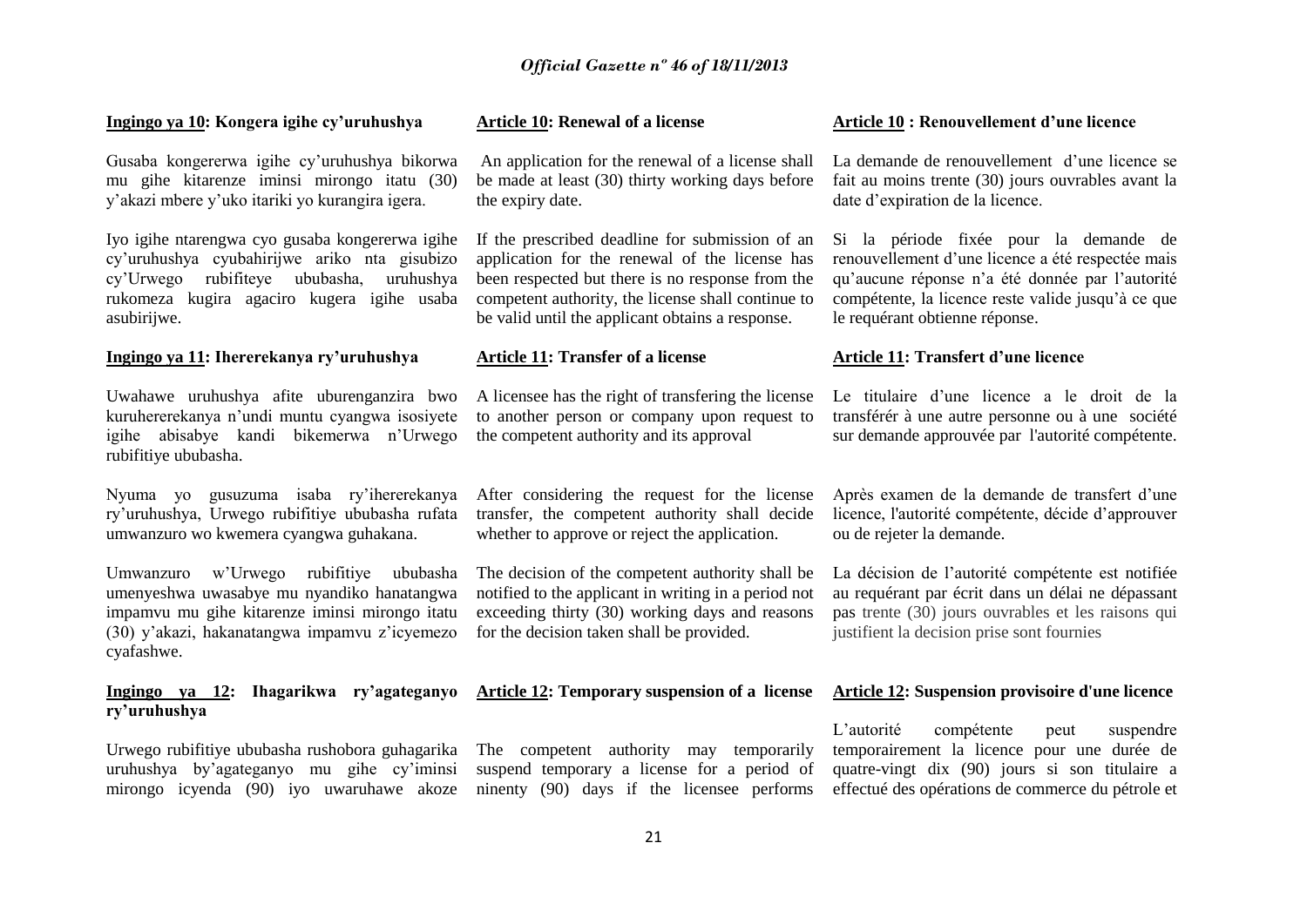| n'ibiyikomokaho<br>peteroli<br>ubucuruzi<br>bwa<br>budateganyijwe mu ruhushya yahawe cyangwa<br>atubahirije ibiteganywa n'amategeko.                                                                             | petroleum and petroleum products trade<br>operations that are not provided for in the license<br>or did not comply with legal provisions of the<br>laws.                                                            | des produits pétroliers qui ne sont pas prévues<br>dans la licence ou ne s'est pas conformé aux lois.                                                                                                                                      |
|------------------------------------------------------------------------------------------------------------------------------------------------------------------------------------------------------------------|---------------------------------------------------------------------------------------------------------------------------------------------------------------------------------------------------------------------|--------------------------------------------------------------------------------------------------------------------------------------------------------------------------------------------------------------------------------------------|
| Ingingo ya 13: Ivanwaho rya burundu Article 13: Revocation of a license<br>ry'uruhushya                                                                                                                          |                                                                                                                                                                                                                     | Article 13: Rétrait définitif d'une licence                                                                                                                                                                                                |
| Urwego rubifitiye ububasha rushobora kuvanaho<br>burundu uruhushya rwatanzwe iyo:                                                                                                                                | The competent authority may revoke the license<br>in the following cases:                                                                                                                                           | L'autorité compétente peut retirer définitivement<br>une licence dans les cas suivants:                                                                                                                                                    |
| 1 <sup>°</sup> ufite uruhushya yanze gukuraho impamvu<br>zatumye hafatwa icyemezo cyo guhagarika<br>uruhushya cyangwa yananiwe gukuraho icyateye<br>ihagarikwa ry'agateganyo mu gihe ntarengwa<br>cyashyizweho;  | where the licensee refuses to eliminate<br>$1^{\circ}$<br>the causes that have resulted in the suspension of<br>the license or has been unable to eliminate these<br>causes within a fixed time;                    | lorsque le titulaire d'une licence refuse de<br>$1^{\circ}$<br>mettre fin aux causes de suspension de la licence<br>ou s'il a été incapable d'éliminer ces causes dans<br>les délais impartis;                                             |
| 2 <sup>°</sup> bimaze kugaragara ko ufite uruhushya yahaye<br>urwego rubifitiye ububasha amakuru atariyo igihe<br>yasabaga uruhushya;                                                                            | after finding the fact that the licencee<br>$2^{\circ}$<br>submitted false information to the competent<br>authority at the time of the application;                                                                | après le constat que le titulaire d'une<br>$2^{\circ}$<br>licence a donné à l'autorité compétente de fausses<br>informations lors de la demande;                                                                                           |
| $3^{\circ}$<br>kwikosora<br>ufite<br>uruhushya<br>yananiwe<br>kutubahiriza<br>ibiteganywa muri iri<br>agakomeza<br>tegeko.                                                                                       | $3^\circ$<br>in case of deliberate violation of the<br>provisions under this Law by the licensee.                                                                                                                   | $3^\circ$<br>de violation délibérée des<br>en cas<br>dispositions de la présente loi par le titulaire de<br>licence.                                                                                                                       |
| Ingingo ya 14: Kujuririra icyemezo cyafashwe                                                                                                                                                                     | <b>Article 14: Appeal against a decision taken</b>                                                                                                                                                                  | <b>Article 14: Recours contre une décision prise</b>                                                                                                                                                                                       |
| Umuntu wese utanyuzwe n'icyemezo cyafashwe<br>n'urwego rubifitiye ububasha ashobora kujuririra<br>Minisitiri asaba isubirwamo ry'icyo cyemezo mu<br>minsi cumi n'itanu (15) ikurikira imenyeshwa<br>ry'icyemezo. | Any person not satisfied with the decision taken<br>by the competent authority may, appeal within<br>fifteen days (15) following the notification of<br>such a decision to the Minister to review that<br>decision. | Toute personne qui n'est pas satisfaite par la<br>décision prise par l'autorité compétente peut faire<br>recours auprès du Ministre dans un délai de<br>quinze (15) jours à compter de la notification de<br>la décision pour sa révision. |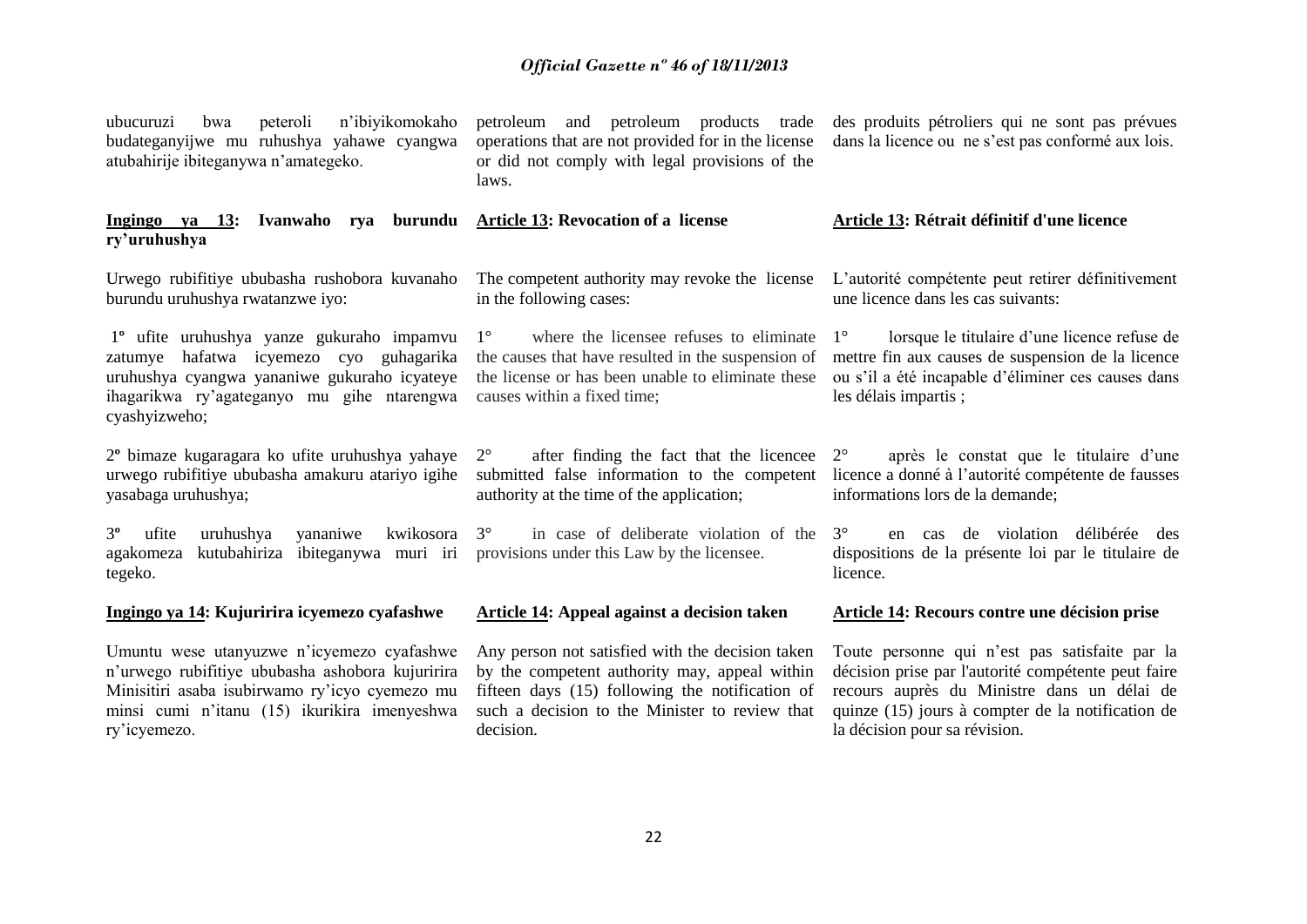| 15:<br>Gushyira<br>ahagaragara<br>Ingingo<br>ya<br>uruhushya                                                                                                                                                   | Article 15: Display of a license                                                                                                                                       | Article 15: Affichage d'une licence                                                                                                                                                           |
|----------------------------------------------------------------------------------------------------------------------------------------------------------------------------------------------------------------|------------------------------------------------------------------------------------------------------------------------------------------------------------------------|-----------------------------------------------------------------------------------------------------------------------------------------------------------------------------------------------|
| Uruhushya rwose rutanzwe n'Urwego rubifitiye<br>ububasha<br>nk'uko<br>biteganywa<br>$n'$ iri<br>tegeko<br>rumanikwa ahantu<br>hagaragara<br>nyubako<br>mu<br>uwaruhawe akoreramo.                              | Every license issued by the competent authority<br>as provided for by this Law shall be displayed in<br>a prominent position on the premises of the<br>licensee.       | Toute licence délivrée par l'autorité compétente<br>conformément à la présente loi est affichée dans<br>un endroit accessible au public dans les locaux de<br>son titulaire.                  |
| Ingingo ya 16: Dupulikata y'uruhushya                                                                                                                                                                          | <b>Article 16: Duplicate of a license</b>                                                                                                                              | <b>Article 16: Duplicata d'une licence</b>                                                                                                                                                    |
| Iyo uruhushya rwatakaye, rwangiritse cyangwa<br>rudasomeka,<br>rubifitiye<br>ububasha,<br>Urwego<br>rubisabwe, rutanga dupulikata y'uruhushya ku<br>kwishyurwa<br>hamaze<br>amafaranga<br>wemerewe<br>yagenwe. | When the license is lost, spoilt or unreadable, the<br>competent authority shall upon request and<br>payment of a prescribed fee issue a duplicate to<br>the licensee. | Si une licence est perdue, altérée ou illisible,<br>l'autorité compétente sur demande et moyennant<br>paiement d'une rédevance prescrite, délivre un<br>duplicata au titulaire de la licence. |
| Ingingo ya 17: Igihe uruhushya rurangirira                                                                                                                                                                     | <b>Article 17: Termination of the license</b>                                                                                                                          | <b>Article 17: Expiration d'une licence</b>                                                                                                                                                   |
| Uruhushya rurangira:                                                                                                                                                                                           | A license shall be terminated:                                                                                                                                         | Une licence prend fin:                                                                                                                                                                        |
| 1° iyo igihe cy'agaciro cyagenwe kirangiye;                                                                                                                                                                    | $1^\circ$ upon expiration of the license validity;                                                                                                                     | 1° lorsque sa période de validité arrive à<br>expiration;                                                                                                                                     |
| $2^{\circ}$ iyo rukuweho hakurikijwe iri tegeko.                                                                                                                                                               | $2^{\circ}$ if it is revoked in accordance with this Law;                                                                                                              | 2° lorsqu'elle est retirée conformément<br>à la présente loi.                                                                                                                                 |
| <b>UBURENGANZIRA</b><br><b>UMUTWE</b><br>WA<br>IV:<br>N'INSHINGANO Z'UFITE URUHUSHYA                                                                                                                           | <b>CHAPTER</b><br><b>RIGHTS</b><br><b>AND</b><br>IV:<br><b>OBLIGATIONS OF A LICENSEE</b>                                                                               | <b>CHAPITRE IV: DROITS ET OBLIGATIONS</b><br>DU TITULAIRE D'UNE LICENCE                                                                                                                       |
| Ingingo ya<br><b>18:</b><br>Uburenganzira<br>bw'ufite<br>uruhushya                                                                                                                                             | <b>Article 18: Rights of a licensee</b>                                                                                                                                | Article 18: Droits du titulaire d'une licence                                                                                                                                                 |
| Ufite uruhushya afite uburenganzira bwihariye<br>bwo:                                                                                                                                                          | A licensee shall have the following exclusive<br>rights:                                                                                                               | Le titulaire d'une licence a les droits exclusifs<br>suivants:                                                                                                                                |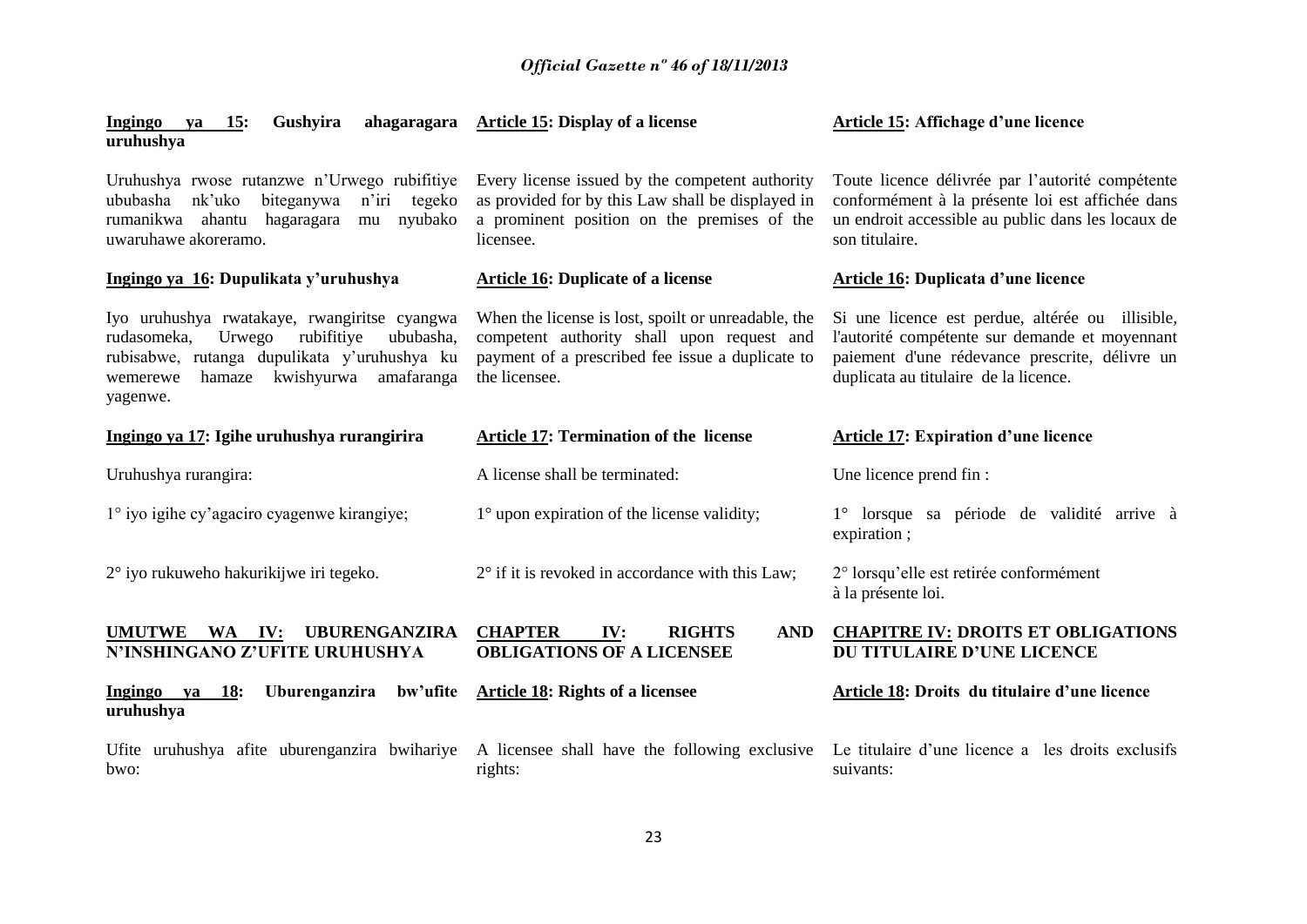1° gukora ubucuruzi bwa peteroli n'ibiyikomokaho hakurikijwe iri tegeko n'ibivugwa mu ruhushya yahawe;

2° kugurisha cyangwa gutanga imigabane ye muri sosiyete ikora ubucuruzi bwa peteroli n'ibiyikomokaho mu buryo bugenwa n'Iteka rya Minisitiri.

**Ingingo ya 19: Kubika ibitabo n'inyandiko by'ibaruramari**

Umuntu wese ufite uruhushya agomba kubika neza ibitabo n'inyandiko by'ibaruramari kandi agomba guha Urwego rubifitiye ububasha raporo cyangwa amakuru igihe abisabwe.

Ufite uruhushya agomba kugira aderesi mu Rwanda aho inyandiko zishobora kumwohererezwa kandi amenyesha mu nyandiko urwego rubifitiye ububasha iyo aderesi n'icyahinduka icyo aricyo cyose kuri iyo aderesi.

#### **Ingingo ya 20: Kubahiriza amabwiriza y'ubuziranenge Article 20: Compliance with standards**

Ufite uruhushya agomba gukora ubucuruzi bwa peteroli cyangwa ibiyikomokaho byujuje ubuziranenge hakurikijwe amabwiriza y'ubuziranenge yemewe ku rwego rw'Igihugu cyangwa ku rwego mpuzamahanga.

 $1^\circ$  to carry out trade of petroleum and  $1^\circ$ petroleum products in accordance with the provisions of this Law and terms of the license et aux termes de la licence lui accordée; granted;

 $2^{\circ}$  to sell or otherwise dispose of his/her  $2^{\circ}$ shares in a petroleum company and petroleum products as provided for by a Ministerial Order.

**Article 19: Document and book keeping** 

Every licensee shall ensure a correct bookkeeping, report and provide information to the competent authority, if required.

A licensee shall maintain an address in Rwanda to which correspondences may be sent and shall give written notice to the competent authority of such address and any changes about it that may occur.

The licensee shall carry out petroleum or petroleum products trade, which comply with national or international standards.

faire le commerce du pétrole et des produits pétroliers conformément à la présente loi

2° vendre ou céder ses actions dans la société de pétrole et des produits pétroliers dans la forme prescrite par l'arrêté du Ministre.

#### **Article 19: Tenue de livres et pièces comptables**

Tout titulaire d'une licence doit bien garder les livres et les pièces comptables et fournir à l'autorité compétente des rapports ou des informations s'il en est requis.

Le titulaire d'une licence doit avoir une adresse au Rwanda où les correspondances peuvent lui être envoyées et doit aviser par écrit l'autorité compétente de ladite adresse et tout changement y apporté.

#### **Article 20: Respect des normes de qualité**

Le titulaire d'une licence doit faire le commerce du pétrole ou des produits pétroliers qui respectent les normes de qualité nationales ou internationales.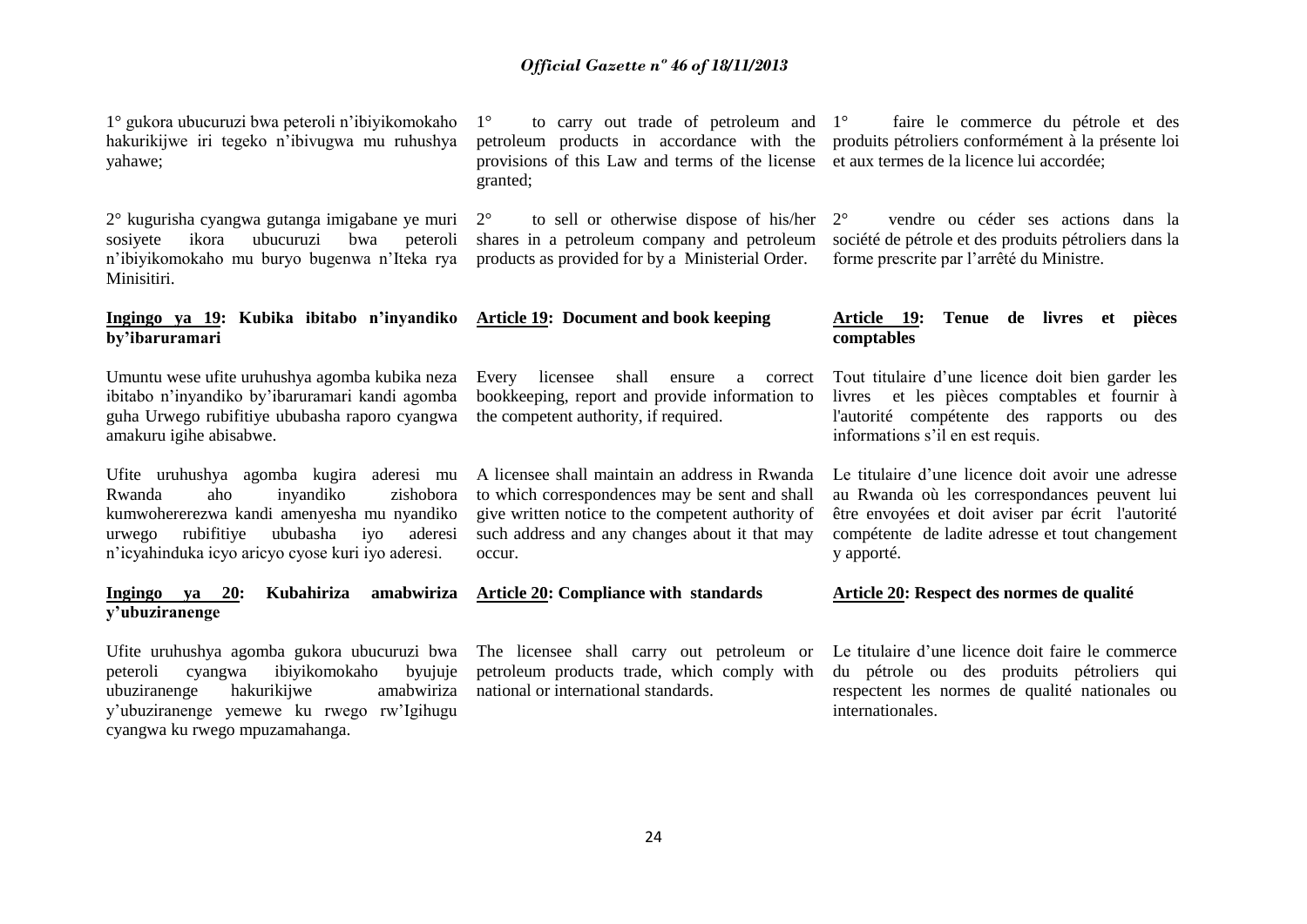**Ingingo ya 21: Imeneka rya peteroli Article 21: Spilling of petroleum and n'ibiyikomokaho**

Imeneka rya peteroli n'ibiyikomokaho biturutse ku mpamvu z'impanuka cyangwa biturutse ku burangare, ufite uruhushya agomba guhita asukura ahahumanyijwe n'ahangiritse, kandi mu buryo bunyuze Urwego rubifitiye ububasha.

Iyo ufite uruhushya ananiwe cyangwa atinze kubikora, Urwego rubifitiye ububasha rushobora gukoresha umurimo wose utakozwe bikishyurwa n'ufite uruhushya.

#### **Ingingo ya 22: Umutekano wa peteroli n'ibiyikomokaho**

Ufite uruhushya agomba kubahiriza ahantu hihariye hagenwe h'ububiko bwa peteroli n'ibiyikomokaho n'ahandi ibinyabiziga bitwara peteroli biruhukira mu rwego rwo kwirinda impanuka zabiturukaho.

Ahantu hihariye h'ububiko bwa peteroli n'ibiyikomokaho n'ahandi ibinyabiziga bitwara peteroli n'ibiyikomokaho biruhukira bigenwa n'Urwego rubifitiye ububasha.

## **Ingingo ya 23: Gutanga amakuru y'ibyerekeranye na Peteroli n'ibiyikomokaho mu gihugu**

Ufite uruhushya wese yoherereza Urwego rubifitiye ububasha, mu buryo buhoraho, raporo

# **petroleum products spills**

In the event of spilling petroleum and petroleum product, either by accident or through negligence, the licensee shall immediately clean up the polluted or damaged environment to the satisfaction of the competent authority.

If the licensee fails or delays to carry out the work, the competent authority may cause any work not carried out to be executed at the expense of the said licensee.

## **Article 22: Safety of petroleum and petroleum products**

The licensee shall respect conditions related to petroleum and petroleum products stores, and parking of petroleum tankers to prevent causing accidents.

The petroleum and petroleum products stores and other places exclusively reserved for the parking of petroleum and petroleum products tankers shall be determined by the competent authority.

#### **Article 23: Providing information regarding petroleum and petroleum products in the country**

#### **Article 21: Déversements du pétrole et des produits pétroliers**

En cas de déversement du pétrole et des produits pétroliers, par accident ou par négligence, le titulaire d'une licence doit immédiatement assainir l'environnement pollué ou endommagé et ce à la satisfaction de l'autorité compétente.

En cas de défaillance ou de retard du titulaire d'une licence d'effectuer ce travail, l'autorité compétente peut faire faire ce travail aux frais du titulaire de la licence.

#### **Article 22: Sécurité du pétrole et des produits pétroliers**

Le titulaire d'une licence est tenu de respecter les conditions relatives aux dépôts de pétrole et des produits pétroliers et les parkings des remorques de pétrole dans le cadre de prévenir les accidents susceptibles d'en provenir.

Les dépôts du pétrole et des produits pétroliers et les autres endroits réservés exclusivement au stationnement des remorques de pétrole et des produits pétroliers sont déterminés par l'autorité compétente.

## **Article 23: Fournir des informations sur le pétrole et des produits pétroliers au pays**

Any licensee shall submit to the competent Tout titulaire d'une licence soumet des rapports authority periodic reports and other information périodiques à l'autorité compétente et d'autres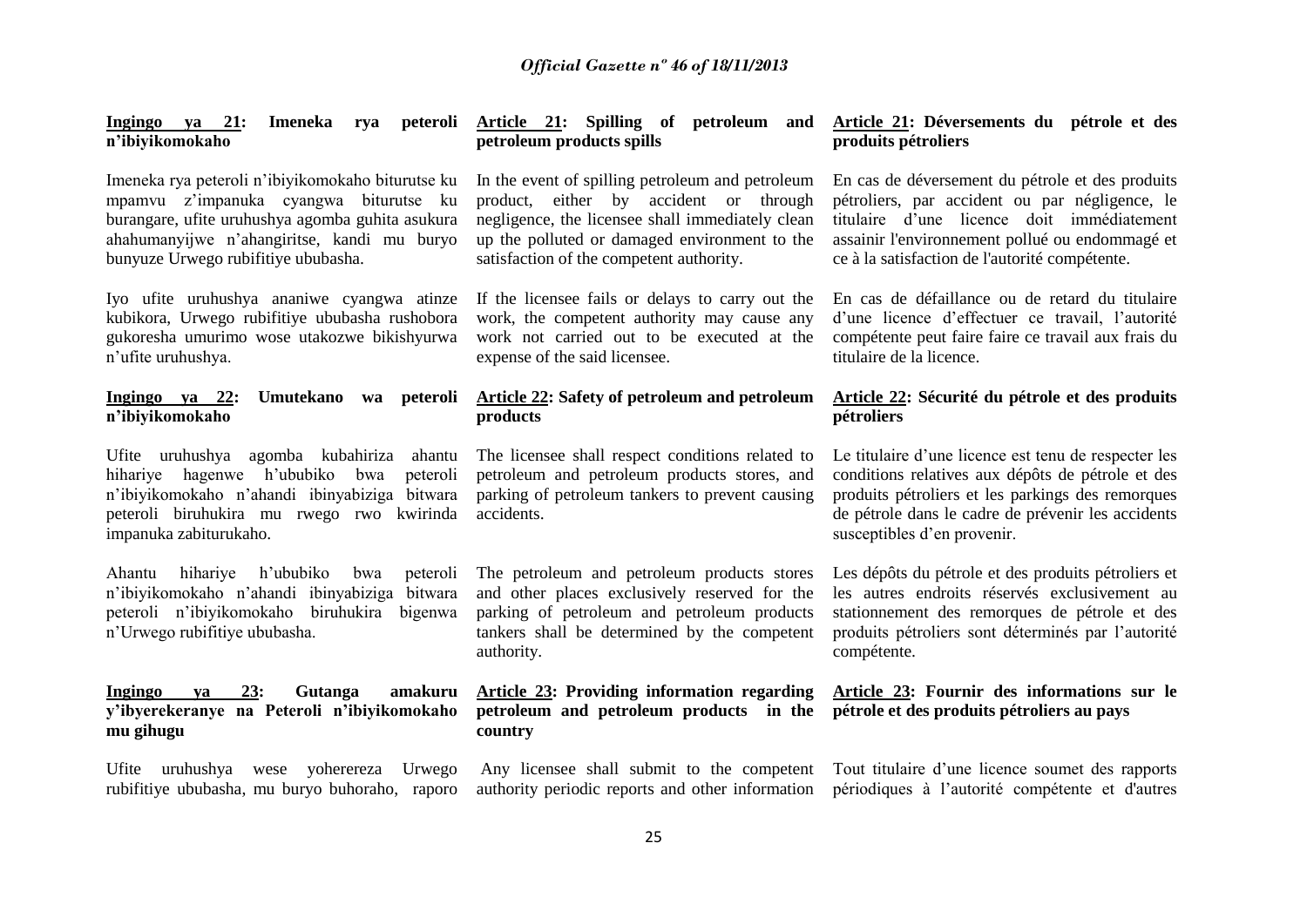n'andi makuru hakurikijwe amabwiriza ashyirwaho n'Urwego rubifitiye ububasha.

### **UMUTWE WA V: KWINJIRA MU BUCURUZI BWA PETEROLI N'IBIYOKOMOKAHO**

#### **Ingingo ya 24: Ubwisanzure mu kwinjira mu bucuruzi bwa peteroli n'biyikomokaho**

Umuntu uwo ariwe wese ashobora kwinjira mu mirimo yose cyangwa umurimo uwo ariwo wose w'icuruzwa rya peteroli n'ibiyikomokaho hakurikijwe ibiteganwa n'iri tegeko.

#### **Ingingo ya 25: Ibiciro bya peteroli n'ibiyikomokaho**

Urwego rubifitiye ububasha rukurikirana ibisabwa ku isoko n'imikorere y'ubucuruzi by'abafite uruhare mu icuruzwa rya peteroli n'ibiyikomokaho hakurikijwe iri tegeko, rwemeza kandi uburyo bwo gushyiraho ibiciro bya peteroli n'ibiyikomokaho bukoreshwa.

Iteka rya Minisitiri rigena imiterere n'itangazwa by'ibiciro bya peteroli.

#### **Ingingo ya 26: Isaranganya ry'ibikorwa remezo bya peteroli**

Urwego rubifitiye ububasha rushyiraho amabwiriza areba ko n'abandi bantu badahezwa mu kugera ku bikorwa remezo by'ahantu aho ariho in accordance with regulations prescribed by the competent authority.

## **CHAPTER V: ACCESS TO TRADE IN PETROLEUM AND PETROLEUM PRODUCTS**

## **Article 24: Freedom in access to trade in petroleum and petroleum products**

Any person may participate in all or any activities of the petroleum and petroleum products trade in accordance with the provisions of this Law.

## **Article 25: Price of petroleum and petroleum products**

The competent authority shall monitor the market requirements and the trade operations of stakeholders trading in petroleum and petroleum products in accordance with this Law and determine the procedure of petroleum and petroleum products pricing.

A Ministerial Order shall determine the scale of petroleum tariff and its publication.

# **Article 26: Petroleum infrastructure sharing**

The competent authority shall establish regulations that ensure non-discriminatory third

informations conformément aux instructions édictées par l'autorité compétente.

## **CHAPITRE V: ACCES AU COMMERCE DU PETROLE ET DES PRODUITS PETROLIERS**

## **Article 24: Libre accès au commerce du pétrole et des produits pétroliers**

Toute personne peut accéder librement à toutes ou à quelques unes des opérations de commerce du pétrole et des produits pétroliers conformément aux dispositions de la présente loi.

#### **Article 25: Prix du pétrole et des produits pétroliers**

L'autorité compétente assure le suivi des conditions et des instructions du marché de commerce des parties prenantes dans le commerce du pétrole et produits pétroliers conformément à la présente loi et détermine les modalités de fixation des prix du pétrole et des produits pétroliers.

Un arrêté du Ministre détermine les composantes du prix du pétrole et sa publication.

#### **Article 26: Partage des infrastructures pétrolières**

party access to infrastructure in any part of the l'accès aux infrastructures pétrolières où elles se L'autorité compétente édicte des instructions qui assurent la non discrimination des tiers pour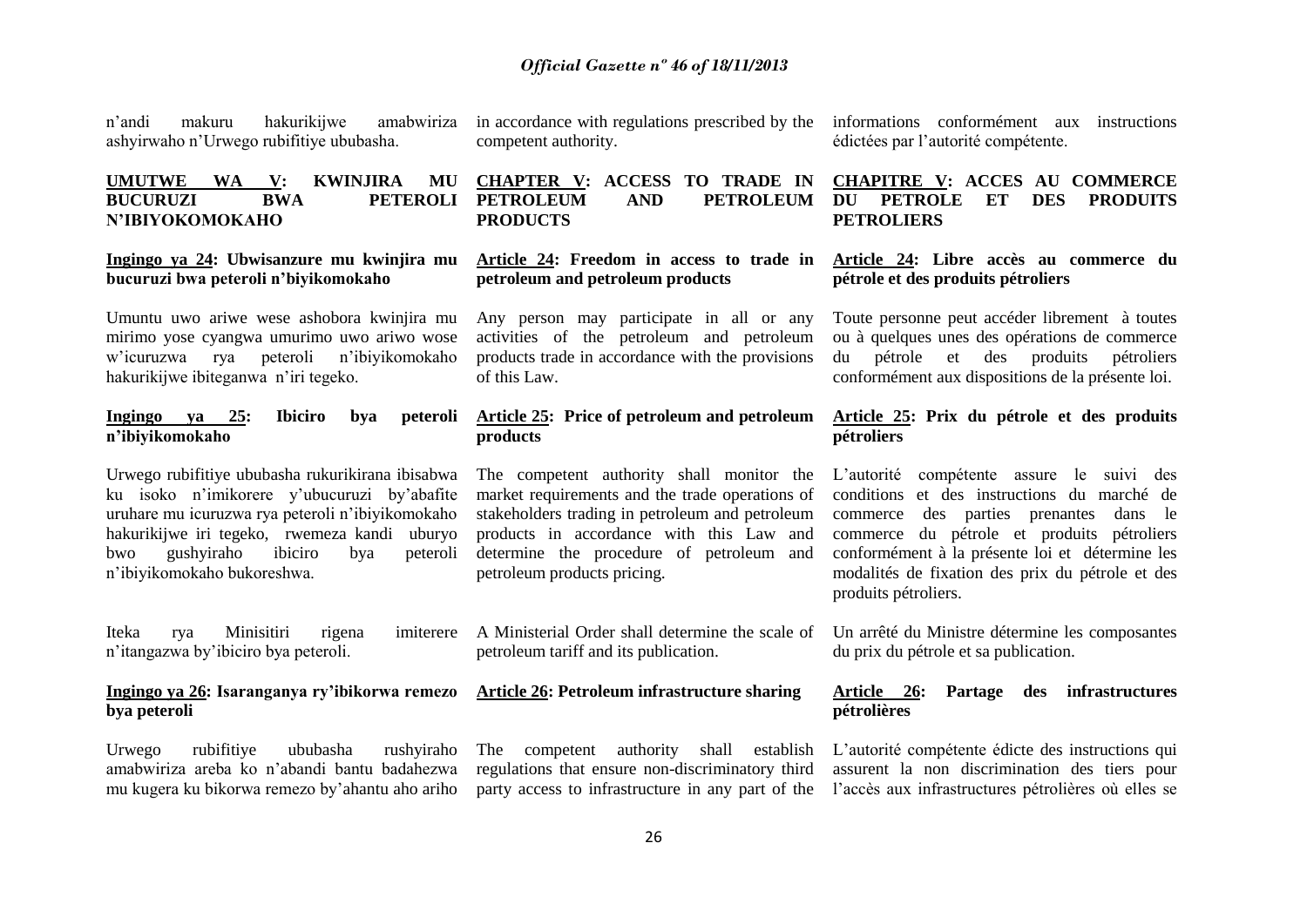hose habera ibikorwa bijyanye na peteroli, no gutangiza uburyo bwo gushyiraho ibiciro bigenzurwa ku bijyanye n'ikoreshwa ry'ahahunikwa peteroli, inganda zo gushyira mu macupa gazi isukika ituruka kuri peteroli n'ikindi gikorwa remezo icyo aricyo cyose umuntu ufite uruhare mu rwego rw'icuruzwa rya peteroli n'ibiyikomokaho ashobora kugiraho kwiharira isoko cyangwa inyungu y'ubucuruzi itagombye kubaho.

Hagomba kugaragazwa itandukanyirizo hagati y'ububiko bukoreshwa n'umuntu ku giti cye n'ububiko bujyana n'ubucuruzi cyangwa mu nyungu za rubanda.

Urwego rubifitiye ububasha rushyiraho amabwiriza agenga uburyo bwose bwerekeye ibikoresho by'ububiko n'ibigega.

Urwego rubifitiye ububasha rushobora gutuma habaho izindi ngamba hagamijwe gufungura isoko cyangwa kurengera abaguzi bitewe n'uko rusanze ari ngombwa kugira ngo hatezwe imbere ubushobozi no gukora mu mucyo ibikorwa by'ubucuruzi bwa peteroli n'ibiyikomokaho.

#### **UMUTWE WA VI: KUBAHIRIZA UBUZIRANENGE NO KURENGERA IBIDUKIKIJE**

**Ingingo ya 27: Gukurikiza amabwiriza Article 27: Compliance with standards y'ubuziranenge** 

petroleum trade system and introduce a system of regulated tariffs for the use of storage, bottling plants for liquefied petroleum gas and any other infrastructure, over which any participant(s) in the trading of petroleum and petroleum products may enjoy a monopoly position or undue commercial advantage.

There shall be made a distinction between stock used by individual and stock operated for commercial or public interest.

The competent authority shall put in place regulations governing all forms of petroleum storage facilities and stocks.

The competent authority may cause to introduce other measures aimed at market opening or consumer protection as it deems necessary to enhance competency and transparency of trade operations in petroleum and petroleum products.

**CHAPTER VI: COMPLIANCE WITH STANDARDS AND PROTECTION OF** 

**ENVIRONMENT**

trouvent et introduit un système de tarifs régulé pour l'utilisation des stocks, d'usines de mise en bouteille du gaz liquéfié et de toute autre infrastructure pétrolière sur laquelle une personne impliquée dans le commerce du pétrole des produits pétroliers peut avoir la position de monopole ou un avantage indû.

Une distinction doit être faite entre le stock utilisé par un individu et celui utilisé à des fins commerciales ou d'intérêt public.

L'autorité compétente doit mettre en place un règlement régissant toutes les formes d'équipements de stockage et les stocks.

L'autorité compétente peut faire introduire d'autres mesures réglementaires visant l'ouverture du marché ou la protection des consommateurs selon qu'il le juge nécessaire pour améliorer la capacité et la transparence des opérations dans le commerce du pétrole et des produits pétroliers.

#### **CHAPITRE VI : CONFORMITE AUX NORMES ET PROTECTION DE L'ENVIRONNEMENT**

**Article 27: Conformité aux normes** 

Urwego rubifitiye ububasha rusaba urwego The competent authority shall request the L'autorité compétente demande à l'Office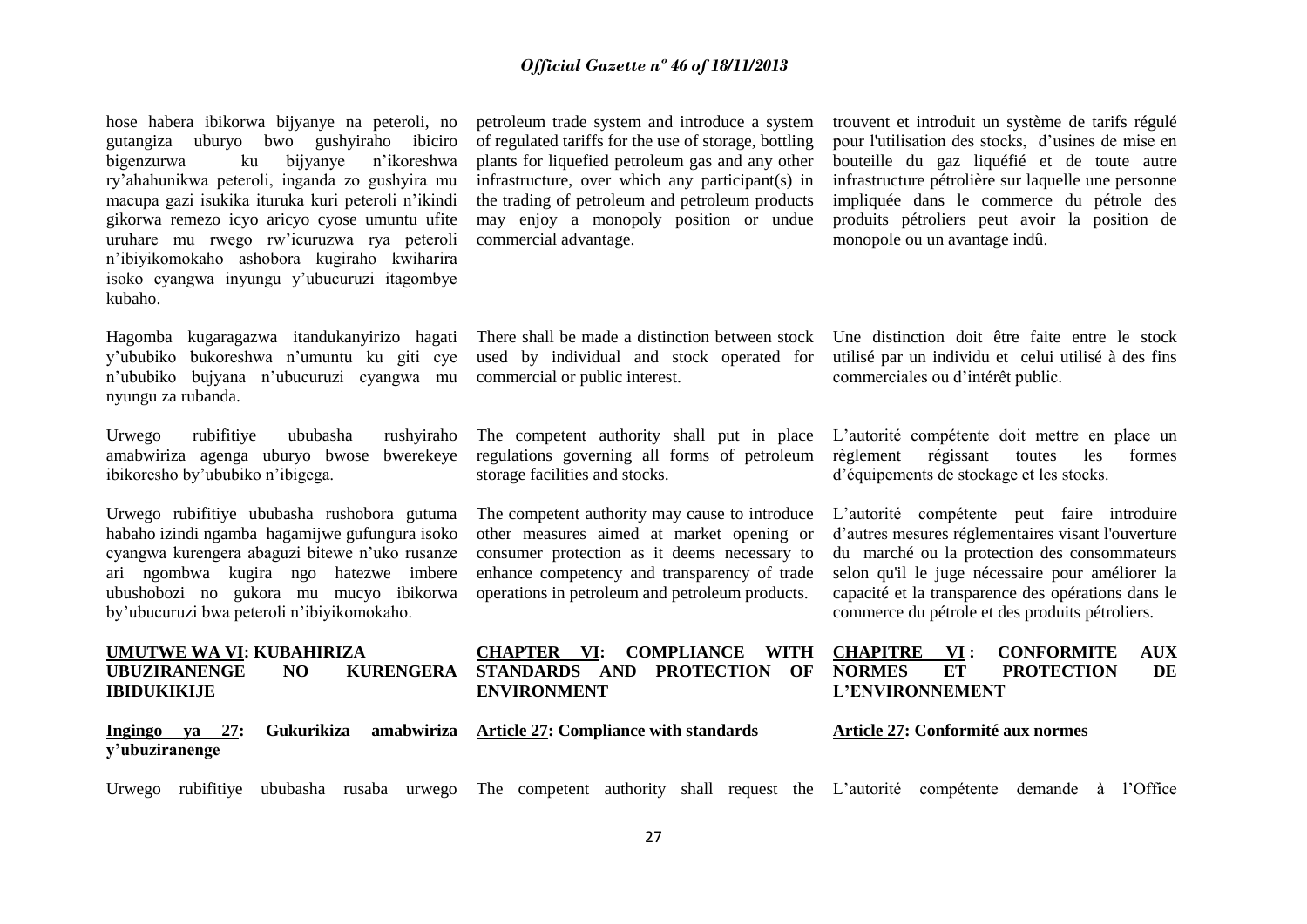rw'igihugu rushinzwe ubuziranenge gushyiraho gahunda yo gukurikiza cyangwa guhuza amabwiriza y'ubuziranenge mpuzamahanga ku birebana n'icuruzwa rya peteroli n'ibiyikomokaho.

Urwego rubifitiye ububasha, rushyiraho kandi hagashyirwa mu bikorwa amabwiriza y'ibisabwa kuzuzwa ku rwego rwa tekiniki n'amabwiriza agenga imikorere ku birebana n'ubucuruzi bwa peteroli n'ibiyikomokaho.

Mu gihe ubuziranenge mpuzamahanga cyangwa andi mabwiriza ataremezwa mu buryo buhuje n'amategeko, urwego rw'igihugu rushinzwe ubuziranenge, nyuma yo kujya inama n'urwego rubifitiye ububasha rwemeza by'agateganyo ibikurikizwa n'ibigenderwaho mu buziranenge, mu bisabwa kuzuzwa ku rwego rwa tekiniki n'amabwiriza agenga imikorere hifashishijwe ubuziranenge mpuzamahanga.

#### **Ingingo ya 28: Isuzuma-ngaruka ku bidukikije**

Ufite uruhushya cyangwa uwifuza gushyiraho ibikorwa by'ubucuruzi bwa peteroli n'ibiyikomokaho agomba kuba afite icyemezo cy'isuzuma-ngaruka ku bidukikije gitangwa n'Ikigo cy'Igihugu gifite ibidukikije mu nshingano zacyo hakurikijwe amategeko abigenga**.**

Rwanda Bureau of Standards to develop a programme of gradual adoption and adaptation of the prevailing international standards in relation to trade in petroleum and petroleum products.

The competent authority shall develop and implement technical specifications and internal regulations related to trade in petroleum and petroleum products.

Where the relevant international standards or other regulations have not been adopted in accordance with Laws, the Rwanda Bureau of Standards in consultation with the competent authority shall determine temporary standards, criteria and requirements, technical specifications and internal regulations in accordance with the international standards.

# **Article 28: Environmental impact assessment**

A licensee or any person who wishes to carry out trade operations in petroleum and petroleum products shall be in possession of environmental impact assessment certificate issued by the Authority in charge of environemental management in accordance with the relevant l'environnement dans ses attributions. laws.

Rwandais de Normalisation de développer un programme d'adoption progressive et d'adaptation des normes internationales en vigueur en rapport avec le commerce du pétrole et produits pétroliers.

L'autorité compétente développe et assure la mise en œuvre des spécifications techniques et des règlements d'ordre intérieur relatifs au commerce du pétrole et des produits pétroliers.

Dans le cas où les normes internationales pertinentes ou les codes de pratique n'ont pas été adoptés conformément aux lois, l'Office Rwandais de Normalisation, en concertation avec l'autorité compétente determine les critères temporaires des normes, exigences, des spécifications techniques et codes de pratique sur la base des normes internationales.

### **Article 28: Evaluation de l'impact sur l'environnement**

Le titulaire d'une licence ou une personne qui désire faire un tel commerce doit avoir un certificat d'évaluation de l'impact sur l'environnement délivré conformément aux lois en la matière par l'Office ayant la gestion de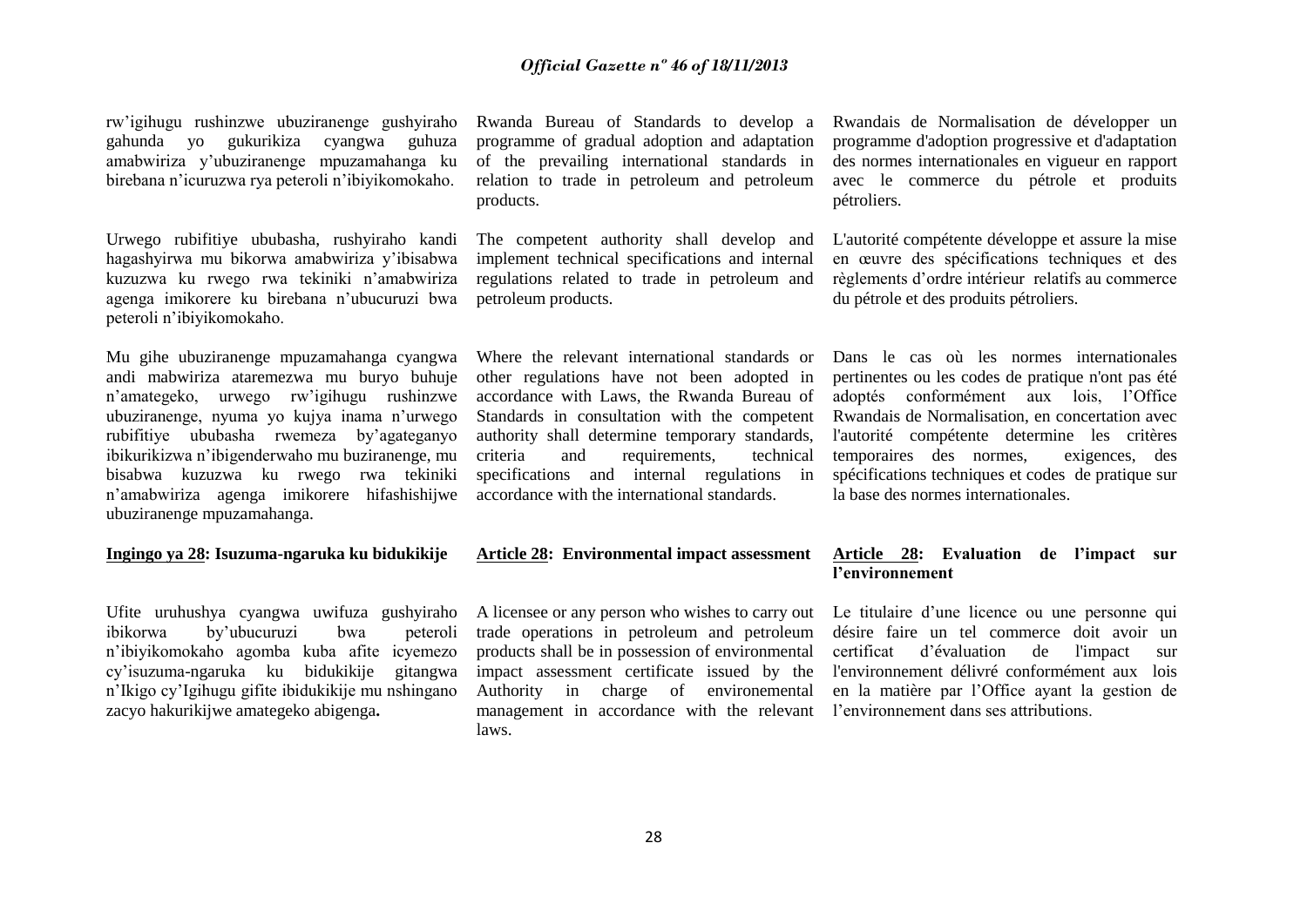| Ingingo ya 29: Iringaniza mbanziriza-gipimo<br>n'igenzura                                                                                                                                                                             | Article 29: Calibration and verification                                                                                                                                                                           | Article 29: Calibrage et vérification                                                                                                                                                                            |
|---------------------------------------------------------------------------------------------------------------------------------------------------------------------------------------------------------------------------------------|--------------------------------------------------------------------------------------------------------------------------------------------------------------------------------------------------------------------|------------------------------------------------------------------------------------------------------------------------------------------------------------------------------------------------------------------|
| Kugira ngo habeho ikoreshwa ry'ibipimo bizima<br>kandi byizewe mu rwego rw'ubucuruzi bwa<br>peteroli n'ibiyikomokaho mu Rwanda, Urwego<br>rubifitiye ububasha rukora iringaniza mbanziriza-<br>gipimo kandi rugenzura ibi bikurikira: | In order to ensure the use of accurate and<br>genuine measurements in trading operations of<br>petroleum and petroleum products in Rwanda,<br>the competent authority shall calibrate and verify<br>the following: | Afin d'assurer l'utilisation des mesures fiables et<br>authetiques dans le commerce du pétrole et des<br>produits pétroliers au Rwanda,<br>l'autorité<br>compétente procède au calibrage et vérifie qui<br>suit: |
| 1° inyubako z'ububiko ahari ibigega by'amavuta,<br>byaba iby'abikorera cyangwa ibya Leta cyangwa<br>aho ubwikorezi burangirira;                                                                                                       | $1^{\circ}$<br>storage facilities at private or public<br>petroleum storages or terminals;                                                                                                                         | $1^{\circ}$<br>les installations de stockage au niveau des<br>dépôts de pétrole privés ou publics ou les<br>terminaux;                                                                                           |
| 2° inyubako z'ububiko z'ahatangirwa serivisi<br>z'ubudandazi na sitasiyo zitanga ibikomoka kuri<br>peteroli n'inganda zo gushyira mu macupa gazi<br>isukika ituruka kuri peteroli;                                                    | $2^{\circ}$<br>storage facilities at retail service or<br>stations and liquified petroleum gas<br>filling<br>plants;                                                                                               | $2^{\circ}$<br>les installations de stockage au niveau des<br>services de vente en détail et stations-service et les<br>usines de gaz liquéfié à base du pétrole;                                                |
| 3° ahari ipompo z'ubudandazi cyangwa sitasiyo<br>zitanga ibikomoka kuri peteroli;                                                                                                                                                     | pumps of retail service or filling stations<br>$3^\circ$                                                                                                                                                           | $3^\circ$<br>les pompes de service de vente en détail<br>ou stations-service;                                                                                                                                    |
| 4° amakamyo afite ibigega byagenewe gutwara<br>peteroli;                                                                                                                                                                              | $4^\circ$<br>petroleum<br>tankers<br>road<br>used<br>in<br>transportation;                                                                                                                                         | $4^{\circ}$<br>les camions-citernes utilisés dans le<br>transport des produits pétroliers;                                                                                                                       |
| 5° izindi nyubako izo arizo zose cyangwa<br>ibikoresho bikoreshwa mu kubona ibipimo bya<br>nyabyo kandi byuzuye mu rwego rw'umurimo<br>w'ubucuruzi bwa peteroli n'ibiyikomokaho.                                                      | any other facility or instrument that is<br>$5^{\circ}$<br>used to realise correct measurements in the trade<br>of petroleum and petroleum products;                                                               | toute autre installation ou instrument<br>$5^{\circ}$<br>utilisé pour avoir des mesures correctes dans<br>l'industrie de commerce du pétrole et des produits<br>pétroliers;                                      |
| Imirimo<br>y'iringaniza<br>mbanziriza-gipimo<br>n'iy'igenzura ikorwa hatanzwe amafaranga<br>agenwa n'iteka rya Minisitiri.                                                                                                            | Calibration and verification services shall be<br>done at a fee determined by a Ministerial Order                                                                                                                  | Les services de calibrage et de vérification sont<br>offerts moyennant payement d'un montant<br>déterminé par arrêté du Ministre.                                                                                |
| Imirimo<br>y'iringaniza<br>mbanziriza-gipimo<br>n'iy'igenzura ishobora kandi gukorwa n'ikigo                                                                                                                                          | Calibration and verification services may also be<br>done by authorized private company upon                                                                                                                       | Les services de calibrage et de vérification<br>peuvent être également offerts par une société                                                                                                                   |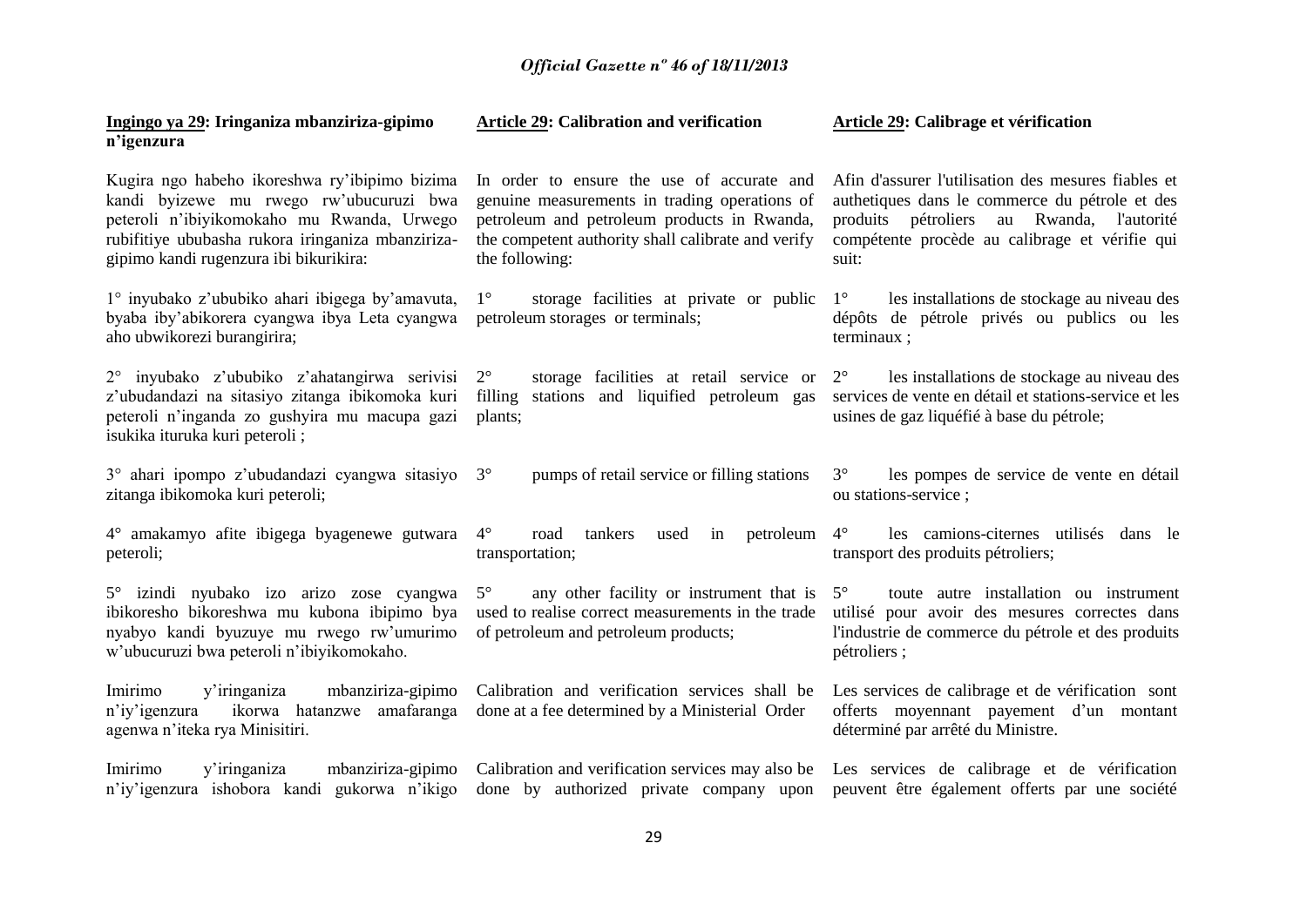cy'abikorera kibifitiye uburenganzira bimaze kwemerwa n'urwego rushinzwe ubuziranenge n'urwego rubifitiye ububasha.

Nyamara, icyo kigo kigomba kugira ifatizo ry'igereranywa ry'ibipimo byacyo ku bipimo by'ubuziranenge mu rwego rw'Igihugu cyangwa mpuzamahanga.

#### **UMUTWE WA VII : IBITUNGURANYE, IBIGEGA BYA NGOMBWA N'IBY'INGOBOKA**

#### **Ingingo ya 30: Gahunda y'icuruzwa rya peteroli n'ibiyikomokaho mu bihe byihutirwa**

Mu rwego rwo guteganya no gusubiza ikibazo cy'ibura cyangwa ihindagurika mu igemura rya peteroli n'ibiyikomokaho mu gihe habaye impanuka, imidugararo ya politiki, ibiza cyangwa ibindi bisa nabyo cyangwa biturutse ku burangare bw'umuntu uwo ariwe wese, urwego rubifitiye ububasha, rufatanyije n'izindi nzego za Leta n'ibigo bya Leta, n'abafite uruhare mu bikorwa by'ubucuruzi bwa peteroli, utegura gahunda y'icuruzwa rya peteroli n'ibiyokomokaho mu bihe bitunguranye.

Iyo gahunda y'Ubucuruzi yihutirwa igomba kwemerwa na Minisiteri ifite ubucuruzi bwa peteroli nibiyikomokaho mu nshingano zayo kandi ibonye ko icyo aricyo cyose mu bintu byavuzwe muri iyi ngingo kibaye, Minisiteri igomba, binyuze mu mabwiriza, gutangaza ko approval by the Standards Authority and the competent authority.

However, they shall have traceability of their measurements to the national or international measurement standards.

**CHAPTER VII: CONTINGENCY, COMPULSORY AND STRATEGIC STOCKS**

## **Article 30: Emergency trade plan petroleum and petroleum products**

In order to anticipate and respond to interruptions in, or serious distortions of trade in petroleum and petroleum products supply, due to accidents, political disturbances, natural disasters or similar events or by the negligence of any person, the competent authority shall, in cooperation with other Government departments and agencies and participants in the trade chain, have competence to prepare an emergency trade plan petroleum and petroleum products.

Such an emergency trade plan shall be subject to the approval of the Ministry in charge of petroleum and petroleum products trade once satisfied that any of the events provided by this Article have occurred, the Ministry may through directives declare that emergency trade in privée agréée après approbation par l'Autorité de Normalisation et l'autorité compétente.

Toutefois, ils doivent exhiber une comparabilité de leurs mesures aux normes de mesures nationales ou internationales.

#### **CHAPITRE VII: CAS D'URGENCE, STOCKS OBLIGATOIRES ET STOCKS STRATEGIQUES**

#### **Article 30: Plan d'urgence du commerce du pétrole et des produits pétroliers**

Afin d'anticiper et de répondre aux interruptions ou graves distorsions dans la fourniture du pétrole et des produits pétrolier occasionnées par les accidents, les troubles politiques, les catastrophes naturelles ou événements similaires ou par la négligence de toute personne, l'autorité compétente, en collaboration avec les autres institutions et agences de l'Etat et les participants dans la chaîne du commerce a le pouvoir de, préparer un plan d'urgence du commerce du pétrole et dans la chaine du commerce des produits petroliers.

Ce plan de commerce d'urgence doit être approuvé par le Ministère ayant le commerce du pétrole et des produits pètroliers dans ses attributions et lorsque celui-ci est convaincu que l'un des événements stipulés dans le présent article a eu lieu, il peut, par instructions, déclarer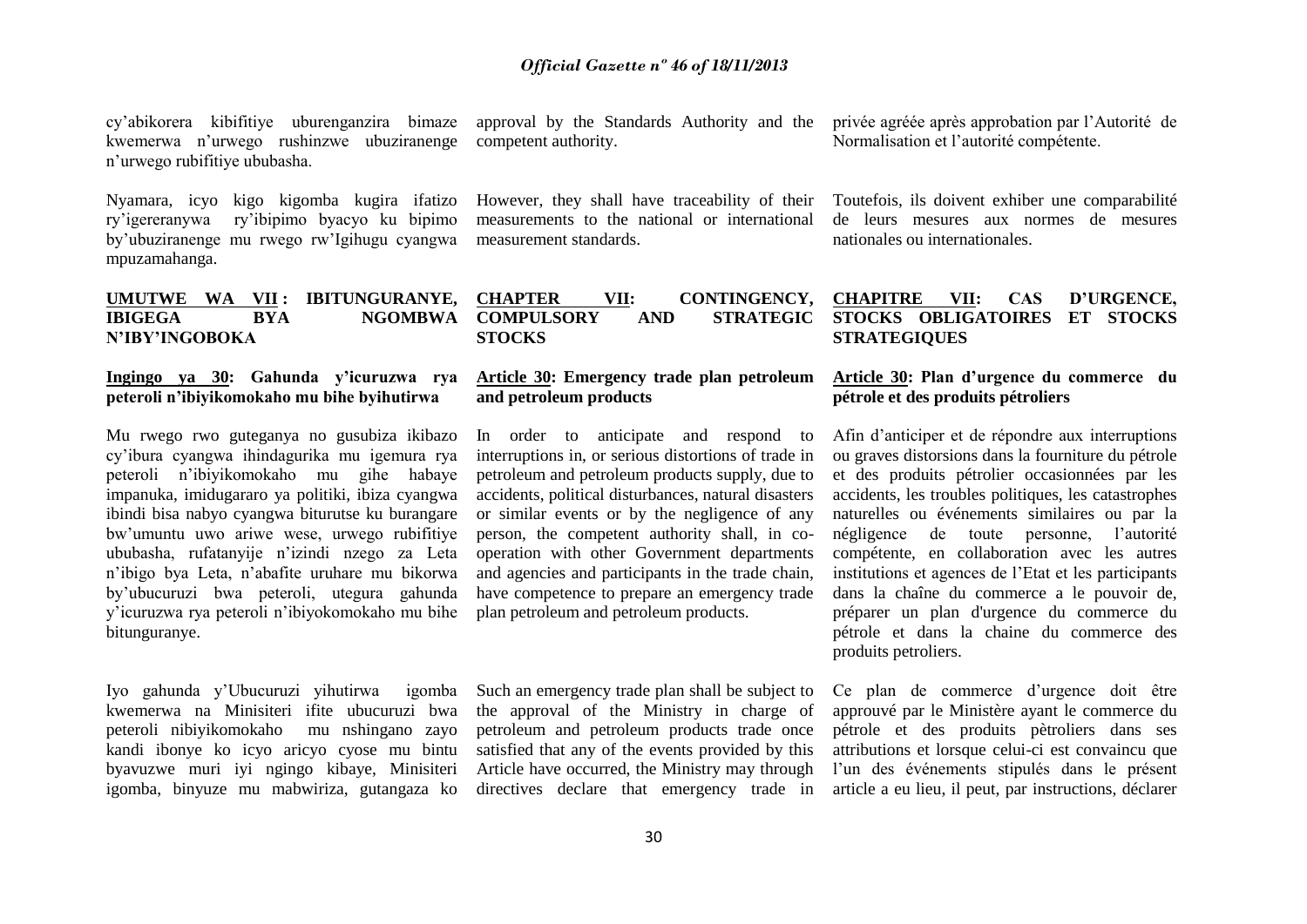habayeho ibihe bitunguranye mu icuruzwa rya peteroli n'ibiyikomokaho kandi iyi igasohoka mu kigega cy'ingoboka gikoreshwa cyangwa mu kigega cy'ingoboka cya Leta.

Minisiteri ikurikirana ishyirwa mu bikorwa rya gahunda y'icuruzwa rya peteroli n'ibiyikomokaho mu bihe bitunguranye, iyihuza cyangwa igafata ingamba izo arizo zose n'aho biri ngombwa mu gihe cy'ishyirwa mu bikorwa.

### **Ingingo ya 31: Urugero ruto ntarengwa rusigara mu kigega**

Mu rwego rwo kongera umutekano mu icuruzwa rya peteroli n'ibiyikomokaho mu Rwanda, ufite uruhushya utumiza peteroli n'ibiyikomokaho hanze, uranguza cyangwa udandaza, akoresheje amafaranga ye, agomba kugira urugero ruto ntarengwa rusigara mu kigega hakurikijwe ibyacurujwe.

Iteka rya Minisitiri rigena ikigereranyo ntarengwa cy'urugero ruto rugomba gusigara mu kigega.

Peteroli isigara mu kigega ireba ibicuruzwa byose bikomoka kuri peteroli bibitswe mu bubiko mu Rwanda ariko ntireba ibicuruzwa bikomoka kuri peteroli bikiri mu nzira mu Rwanda cyangwa bigana cyangwa biva mu kindi gihugu icyo aricyo cyose.

**Ingingo ya 32: Ibigega bya Leta by'ingoboka**

petroleum and petroleum product has occurred and this shall be subject to the release of the minimum emergency stock or Government strategic stocks.

The Ministry shall monitor the implementation of the emergency petroleum and petroleum products trade plan, adjust it or take any other measures where deemed necessary during the implementation.

### **Article 31: Minimum quantity to maintain in the stock**

In order to enhance the security of trade in petroleum and petroleum products in Rwanda, every licensee of petroleum and petroleum products, importer either wholeseller or retailer, at their expense, shall maintain the minimum quantity to maintain in the stock in relation to what has been sold.

An Order of the Minister shall determine the minimum quantity to maintain in the stock.

The minimum stocks shall include all petroleum products held in storage in Rwanda and exclude petroleum products in transit within Rwanda or to and from any other country.

#### **Article 32: Government strategic stocks**

Leta igomba kugira ibigega ihunikamo ibikomoka The Government shall maintain strategic stocks L'Etat doit avoir des stocks stratégiques de

qu'il y a des moments d'urgence du commerce de pétrole et des produits pétroliers et ceux-ci doivent sortir du stock minimum d'urgence ou du stock stratégique de l'Etat.

Le Ministère surveille la mise en application du plan d'urgence du commerce du pétrole et des produits pétroliers, l'adapte ou prend toute autre mesure nécessaire autant de fois que cela est nécessaire pendant la période d'exécution du plan.

### **Article 31: Quantité minimum à maintenir dans le stock**

Pour améliorer la sécurité du commerce du pétrole et des produits pétroliers au Rwanda, chaque titulaire d'une licence qui importe le pétrole et des produits pétroliers, les vend en gros ou en détail, doit garder à ses frais dans le stock la quantité minimum proportionnelle à la quantité vendue.

Un arrêté du Ministre détermine la quantité minimum à garder dans le stock.

Le stock minimum du pétrole concerne tous les produits pétroliers se trouvant dans les entrepôts de stockage au Rwanda execeptés les produits pétroliers en transit au Rwanda, ou vers et en provenance de tout autre pays.

#### **Article 32: Stocks stratégiques de l'Etat**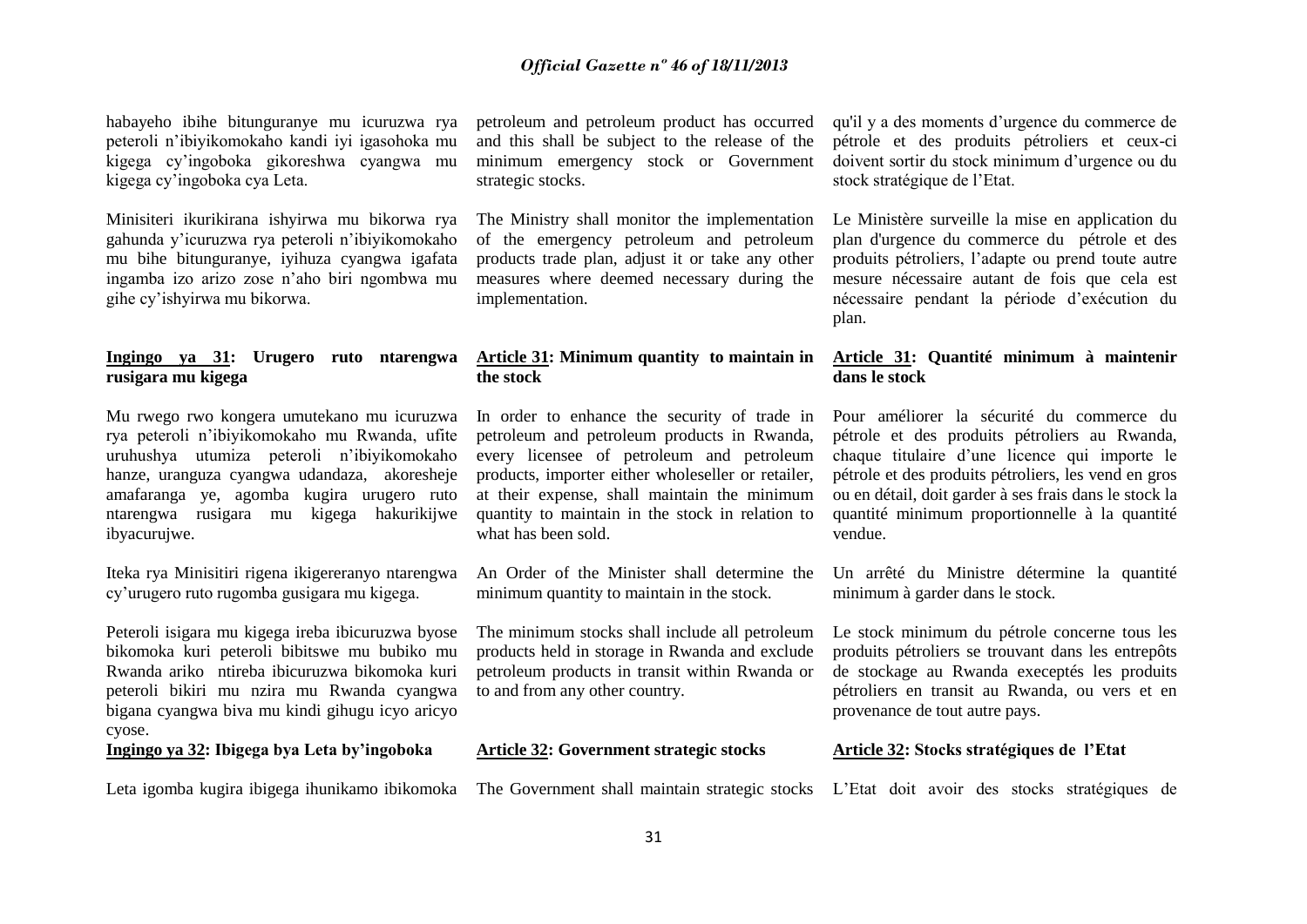kuri peteroli bikoreshwa mu buryo bw'ingoboka.

Ibigega bya Leta by'ingoboka bikoreshwa gusa mu gihe cyihutirwa.

#### **Ingingo ya 33: Gutanga cyangwa kugurisha peteroli iri mu bigega by'ingoboka bya Leta**

Minisiteri ifite ubucuruzi bwa peteroli n'ibiyikomokaho mu nshingano zayo ifite ububasha bwo gufata icyemezo cyo gutanga cyangwa kugurisha peteroli iri mu bigega bya Leta.

Iteka rya Minisitiri rigena uburyo itangwa n'igurisha rya peteroli iri mu bigega by'ingoboka bya Leta bikorwa.

## **UMUTWE WA VIII: IGENZURA**

# **Ingingo ya 34: Uburenganzira bwo kugera ahantu hose no kuhagenzura**

Urwego rubifitiye ububasha, rushobora igihe icyo aricyo cyose, kwinjira ahantu hose cyangwa mu nyubako iyo ariyo yose ahakorerwa imirimo cyangwa ibikoresho bijyanye na peteroli n'ibiyikomokaho cyangwa ahabera imirimo yo kubaka ahazakorerwa imirimo ijyanye n'inzira y'icuruzwa rya peteroli n'ibiyikomokaho.

Igenzura rishobora kumenyeshwa cyangwa ntirimenyeshwe, ariko buri gihe rikorwa hari nyir'igikorwa cyangwa umuhagarariye.

of petroleum products.

Government strategic stocks shall be used only during the emergency.

## **Article 33: Release or sale of Government strategic stocks**

The Ministry in charge of petroleum and petroleum products trade shall be entrusted with the powers to decide on the release or sale of Government stocks.

A Ministerial Order shall determine modalities for the release and sale of the strategic government stocks.

# **CHAPTER VIII: INSPECTION**

#### **Article 34: Rights of access to any area and inspection**

The competent authority may, at any time enter and inspect any area or premises where operation in petroleum and petroleum products, installations or construction works for facilities of the trade chain are being performed.

An inspection may be announced or not but shall always be performed in the presence of the operator or his/her representative.

produits pétroliers.

Les stocks stratégiques de l'Etat sont seulement utilisés en cas d'urgence.

**Article 33: Céder ou vendre les stocks stratégiques de l'Etat**

Le Ministère ayant le commerce du pètrole et des produits pètroliers dans ses attributions a les pouvoirs de statuer sur la cession ou la vente des stocks de l'Etat.

Un arrêté du Ministre détermine les modalités de cession et de la vente des stocks stratégiques de l'Etat.

## **CHAPITRE VIII: INSPECTION**

**Article 34: Droit d'accès à tout lieu et d'inspection** 

L'autorité compétente peut, à tout moment, entrer et inspecter tout lieu ou locaux où les opérations de pétrole et des produits pétroliers, les installations où les travaux de construction pour les installations de la chaîne du commerce sont exécutés.

Une inspection peut être annoncée ou pas, mais doit toujours être effectuée en présence de l'exploitant ou de son représentant.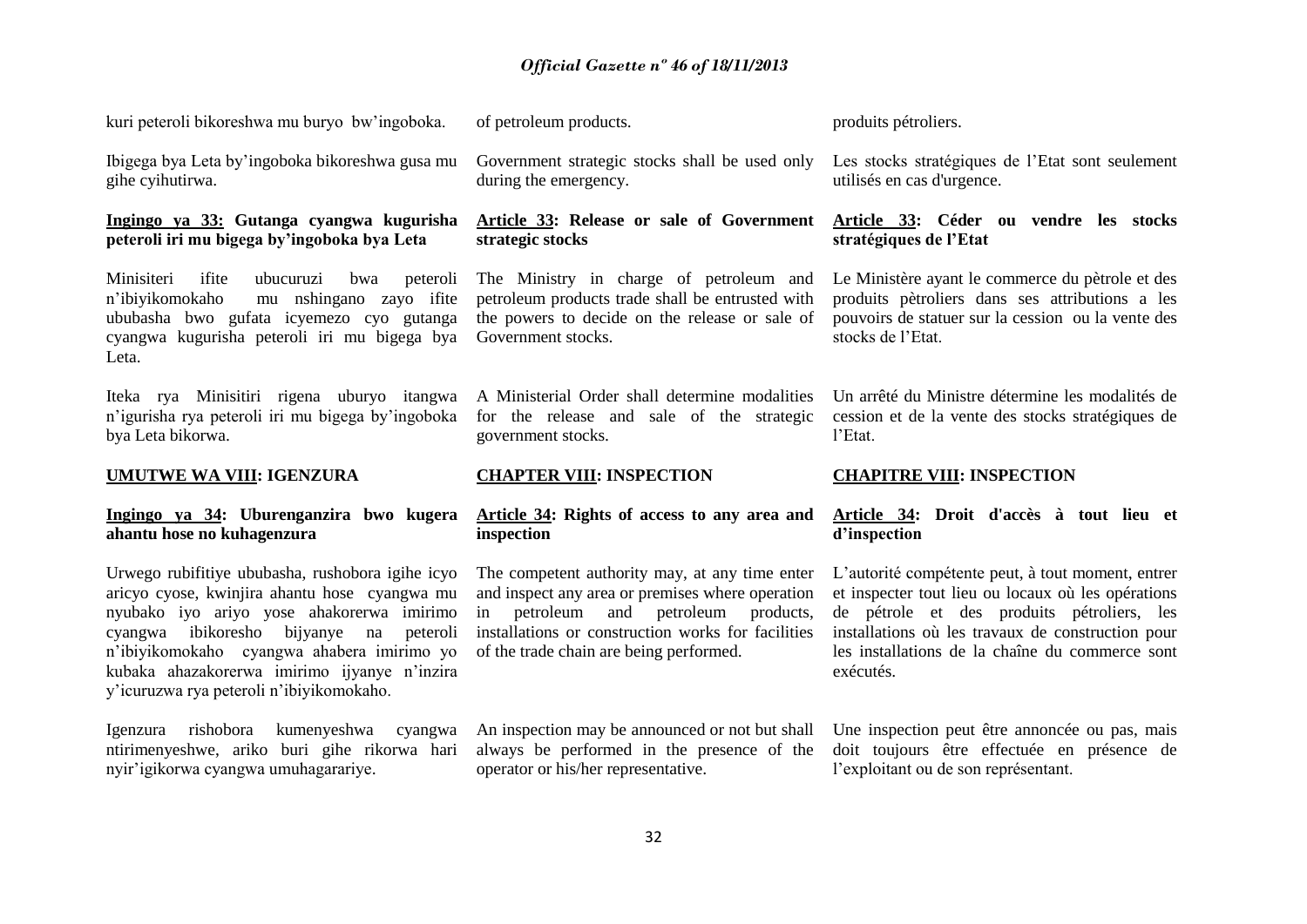Umuntu wese uri mu gikorwa cy'igenzura ashobora kugenzura imirimo, inyubako ndetse n'inyandiko, hakubiyemo n'ibitabo by'ibaruramari birebana n'ibikorwa by'uwahawe uruhushya hagamijwe kugenzura ko ibiteganywa n'iri tegeko byubahirizwa.

Urwego rubifitiye ububasha rushobora, mu gihe icyo aricyo cyose kiboneye, guhagarika no gusaka igikoresho cyose kigenewe gutwara cyangwa kubika peteroli cyangwa ibiyikomokaho, hagamijwe ko ibiteganywa n'iri tegeko byubahirizwa.

A person carrying out an inspection may inspect the works, facilities and documents including books of accounts connected with the operations of the licensee to ensure that the provisions of this Law are complied with.

The competent authority may, at any reasonable time stop and search any means for transporting or stocking petroleum or petroleum products to ensure that the provisions of this Law are complied with.

Celui qui procède à l'inspection peut inspecter les travaux, les installations et les documents, y compris les livres comptables en relation avec les opérations du titulaire de licence pour s'assurer que les dispositions de la présente loi sont respectées.

L'autorité compétente peut, à tout moment opportun, arrêter et fouiller n'importe quel objet affecté au transport ou stockage du pétrole et des produits pétroliers dans le but de veiller au respect des dispositions de la présente loi.

| <b>WA</b><br>$\mathbf{IX:}$<br><b>GUFATIRWA</b><br><b>UMUTWE</b><br><b>IBYEMEZO N'IBIHANO</b> | <b>SANCTIONS</b>               | CHAPTER IX: DECISION MAKING AND CHAPITRE IX: PRISE DE DECISION ET<br><b>SANCTIONS</b>          |
|-----------------------------------------------------------------------------------------------|--------------------------------|------------------------------------------------------------------------------------------------|
| Ingingo ya 35: Amakosa rusange                                                                | Article 35: General misconduct | Article 35: Fautes générales                                                                   |
| Bitabangamiye andi mategeko, umuntu:                                                          | who:                           | Without prejudice to other laws, any person Sans préjudice aux autres lois, une personne qui : |

1° uwanga, utinda cyangwa unanirwa gutanga inyandiko cyangwa utanga amakuru anyuranye n'ukuri;

2° ubangamira igenzura iryo ari ryo ryose;

3° umenyekanisha cyangwa ushyira hanze amakuru ayo ariyo yose afatwa nk'ibanga;

ahanishwa ihazabu yo mu rwego rw'ubutegetsi ari hagati y'amafaranga y'u Rwanda miliyoni ebyiri (2.000.000) na miliyoni eshanu (5.000.000).

1° refuses, delays or fails to produce any 1° document or other information, or provides false information;

2° hinders any inspection;

3° publishes or discloses any information classified as confidential;

shall be liable to an administrative fine of between two million (Rwf 2,000,000) and five million Rwandan francs (Rwf 5,000,000).

1° refuse, retarde ou ne produit pas tout document ou toute autre information, ou fournit une fausse information;

2° obstrue toute inspection;

3° publie ou révèle toute information qualifiée de confidentielle ;

est passible d'une amende administrative d'un montant de deux millions (2.000.000 Frw) à cinq million de francs rwandais (5.000.000 Frw).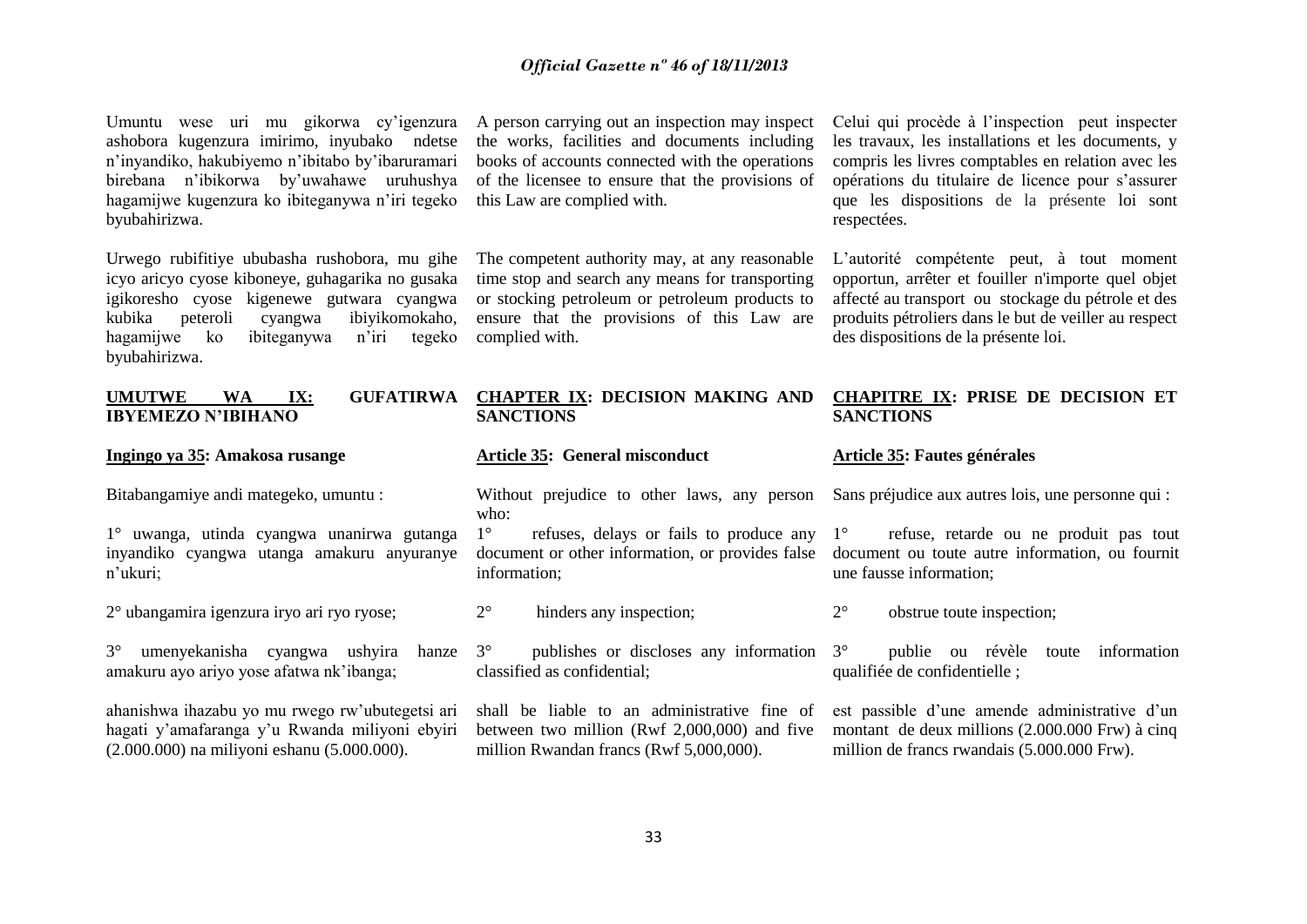Iyo akomeje gukora ayo makosa, ahanishwa ihazabu yo mu rwego rw'ubutegetsi y'amafaranga y'u Rwanda angana n'ibihumbi magana atanu (500.000) ku munsi igihe cyose iryo kosa ritarakosoreka cyangwa agahanishwa kwamburwa uruhushya rwo gukora ibikorwa bye.

Umuntu wubaka nta ruhushya, unyuranya n'ibikubiye mu ruhushya yahawe cyangwa utubahiriza ubuziranenge busabwa ku rwego rw'igihugu cyangwa mpuzamahanga, ahanishwa, ihazabu yo mu rwego rw'ubutegetsi itarenze amafaranga y'u Rwanda miliyoni eshanu (5,000,000) cyangwa mu gihe ikosa rikomeje, ahanishwa ihazabu yo mu rwego rw'ubutegetsi y'amafaranga y'u Rwanda atarenze ibihumbi magana atanu (500.000) ku munsi cyangwa igice cy'umunsi igihe cyose ikosa kitahagaze.

## **Ingingo ya 36: Ibihano bijyanye no gucuruza ibikomoka kuri peteroli bitujuje ubuziranenge**

Umuntu wese ucuruza ibicuruzwa bya peteroli bidahuje n'ubuziranenge busabwa mu Rwanda cyangwa ubuziranenge ku rwego mpuzamahanga byemewe n'urwego rw'Igihugu rw'Ubuziranenge, ahanishwa ihazabu yo mu rwego ry'ubutegetsii iri hagati ya miliyoni eshanu (Frw 5, 000,000) kugeza kuri miliyoni makumyabiri (Frw 20, 000,000) z'amafranga y'u Rwanda cyangwa akamburwa uruhushya yahawe.

In the case of recidivism, he/she shall be liable to an administrative fine of five hundred thousand Rwandan francs (Rwf 500,000) per day during the whole period when the misconduct has not been remedied or the withdrawal of the operating license is decided.

A person who constructs without a license, is in breach of the granted license or does not meet the required national or international standards shall be liable to an administrative fine not exceeding five million Rwandan francs (Rwf 5,000,000) or if the misconduct has not been remedied, to a fine administrative fine not exceeding five hundred thousand Rwanda francs (Rwf 500,000) for every day or part of the day during the whole period when the offence continues.

## **Article 36: Penalities for trade in adulterated petroleum products**

Any person who sells adulterated petroleum products not conforming to the relevant national or international standards approved by the Rwanda Bureau of Standard, shall be liable to an administrative fine between five million Rwandan francs (Rwf 5,000,000) and twenty million Rwandan francs (Rwf 20,000,000) or withdrawal of the granted license.

En cas de récidive, elle est passible d'une amende de cinq cent mille francs rwandais (500.000 Frw) par jour pendant toute la période où la faute n'est pas encore corrigée ou le retrait de la licence d'opérations est prononcé.

La personne qui construit sans autorisation, viole les conditions de l'autorisation lui délivrée ou viole les normes nationales ou internationales, elle est passible d'une amende administrative n'excédant pas cinq millions de francs rwandais (5, 000,000 Frw) ou lorsque la faute persiste, une amende administrative n'excédant pas cinq cent mille (500,000 Frw) francs Rwandais pour chaque jour ou partie du jour pendant toute la période où la faute subsiste.

# **Article 36: Pénalités contre la vente des produits pétroliers frelatés**

Toute personne qui vend des produits pétroliers frelatés ne répondant pas aux normes de qualités requises au Rwanda ou internationales agréées par l'Office Rwandais de Normalisation, est passible d'une amende administrative allant de cinq millions (5.000.000 Frw) à vingt millions (20.000.000 Frw) de francs rwandais du retrait de la licence lui octroyée.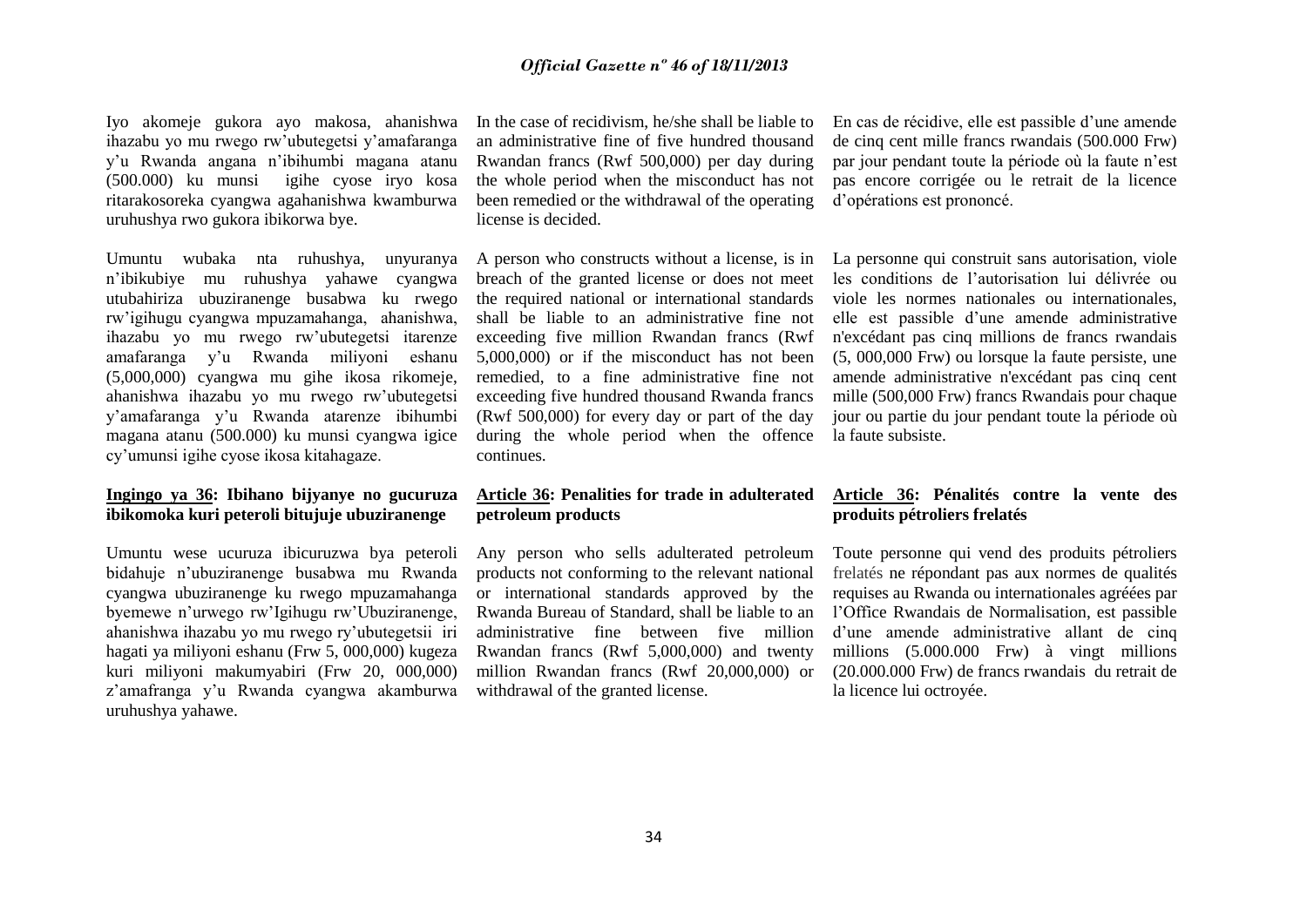**Ingingo ya 37: Ibihano bijyanye no kutubahiriza urugero ruto ntarengwa rugomba gusigara mu kigega** 

Umuntu wese, utubahiriza inshingano yo kugira urugero ruto ntarengwa rugomba gusigara mu kigega ahanishwa kwamburwa uruhushya yahawe.

#### **Ingingo ya 38: Kwitabaza inkiko**

Umuntu wese cyangwa isosiyete bafatiwe icyemezo n'urwego rubifitiye ububasha bashobora, mu gihe cy'iminsi mirongo itatu (30) kuva ku itariki bamenyesherejweho icyemezo, kuregera urukiko rubifitiye ububasha.

Icyemezo cyafashwe n'Urwego rubifitiye ububasha ntigihagarikwa uretse igihe urukiko rufashe icyemezo cyo kugihagarika rushingiye ku nyandiko y'urega ibisaba.

# **N'IZISOZA**

### **Ingingo ya 39: Igihe ntarengwa cyo guhuza imirimo n'iri tegeko**

Umuntu cyangwa isosiyete basanzwe bafite ibikorwa by'ubucuruzi bwa peteroli n'ibiyikomokaho bahawe igihe kitarenze imyaka ibiri (2) uhereye igihe iri tegeko ritangira gukurikizwa kugira ngo babe bahuje imikorere yabo n'ibiteganywa na ryo.

**Article 37: Penalties for not maintaining minimum quantity in the stocks** 

A person who fails to comply with the obligation to hold the prescribed minimum quantity maintained in the stock shall be liable to the withdrawal of the granted license.

#### **Article 38: Recourse to court**

Any person or company on which the decision was taken by the competent authority, may within thirty (30) days from date of notification of the decision, refer the matter to the competent court.

The decision taken by the competent authority shall not be suspended, unless the court takes decision to suspend it based on the written request of applicant.

#### **UMUTWE X: INGINGO Z'INZIBACYUHO CHAPTER X: TRANSITIONAL AND FINAL PROVISIONS**

#### **Article 39: Deadline to conform activities with this Law**

Any person or company that is already operating in trading petroleum and petroleum products shall have a period of two (2) years from the commencement of this Law to align their activities with the provisions of this Law.

**Article 37: Pénalités en cas de non respect de la quantité minimum à maintenir dans le stock** 

Quiconque ne se conforme pas à l'obligation de maintenir un stock opérationnel minimum est passible de la révocation de la licence lui octroyée.

#### **Article 38: Saisine des juridictions**

Toute personne ou société contre laquelle l'autorité compétente prend une decision, peut saisir la juridiction compétente dans les trente (30) jours qui suivent la date de notification de la décision.

La décision prise par l'autorité compétente ne peut pas être suspendue, sauf si la juridiction le décide sur requête écrite du demandeur.

## **CHAPITRE X : DISPOSITIONS TRANSITOIRES ET FINALES**

### **Article 39 : Délai limite d'adapter les activités à la présente loi**

Toute personne physique ou morale opérant déjà dans le domaine du commerce du pétrole et des produits pétroliers dispose d'une période de deux (2) ans à partir de l'entrée en vigueur de la présente loi, pour y adapter ses activités.

.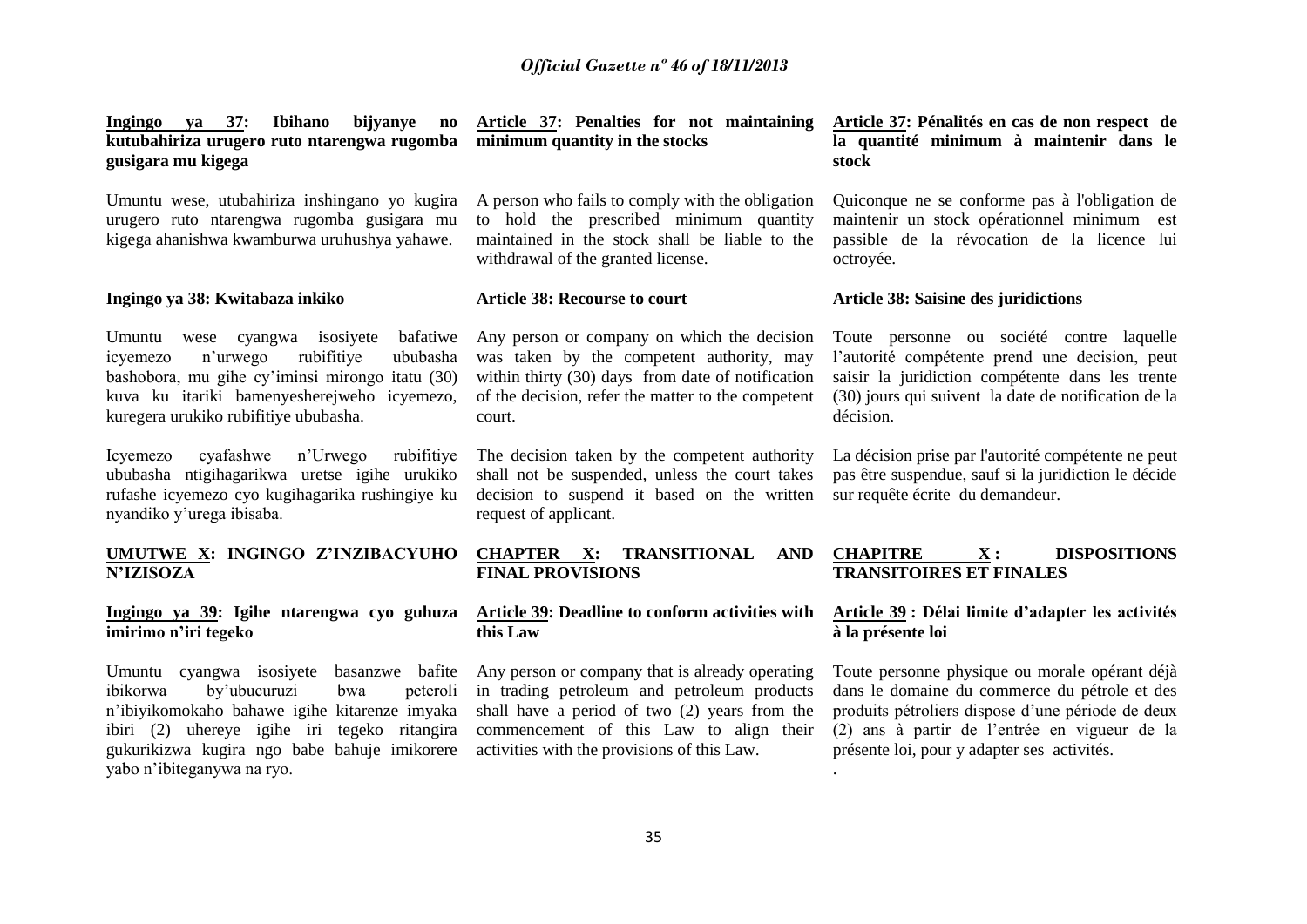| Ingingo ya 40: Itegurwa, isuzumwa n'itorwa<br>by'iri tegeko                                                         | Article 40: Drafting, consideration and<br>adoption of this Law               | Article 40: Initiation, examen et adoption de la<br>présente loi                                                                                                   |
|---------------------------------------------------------------------------------------------------------------------|-------------------------------------------------------------------------------|--------------------------------------------------------------------------------------------------------------------------------------------------------------------|
| Iri tegeko ryateguwe mu rurimi rw'Icyongereza,<br>kandi<br>ritorwa<br>risuzumwa<br>rurimi<br>mu<br>rw'Ikinyarwanda. | This Law was drafted in English, considered and<br>adopted in Kinyarwanda.    | La présente loi a été initiée en Anglais, elle a été<br>examinée et adoptée en Kinyarwanda.                                                                        |
| ry'ingingo<br>$ya$ 41:<br>Ivanwaho<br>Ingingo<br>z'amategeko zinyuranyije n'iri tegeko                              | <b>Article 41: Repealing provision</b>                                        | <b>Article 41: Disposition abrogatoire</b>                                                                                                                         |
| Ingingo zose z'amategeko abanziriza iri kandi<br>zinyuranyije naryo zivanyweho.                                     | All prior legal provisions inconsistent with this<br>Law are hereby repealed. | Toutes les dispositions légales antérieures<br>contraires à la présente loi sont abrogées.                                                                         |
| itegeko<br>Ingingo ya 42:<br>Igihe<br>gukurikizwa                                                                   | ritangira Article 42: Commencement                                            | Article 42: Entreé en vigueur                                                                                                                                      |
| Iri tegeko ritangira gukurikizwa ku munsi<br>ritangarijweho mu Igazeti ya Leta ya Repubulika<br>y'u Rwanda.         | publication in the Official Gazette of the<br>Republic of Rwanda.             | This Law shall come into force on the date of its La présente loi entre en vigueur le jour de sa<br>publication au Journal officiel de la République<br>du Rwanda. |

Kigali, ku wa 11/9/2013 Kigali, on 11/9/2013 Kigali, le 11/9/2013